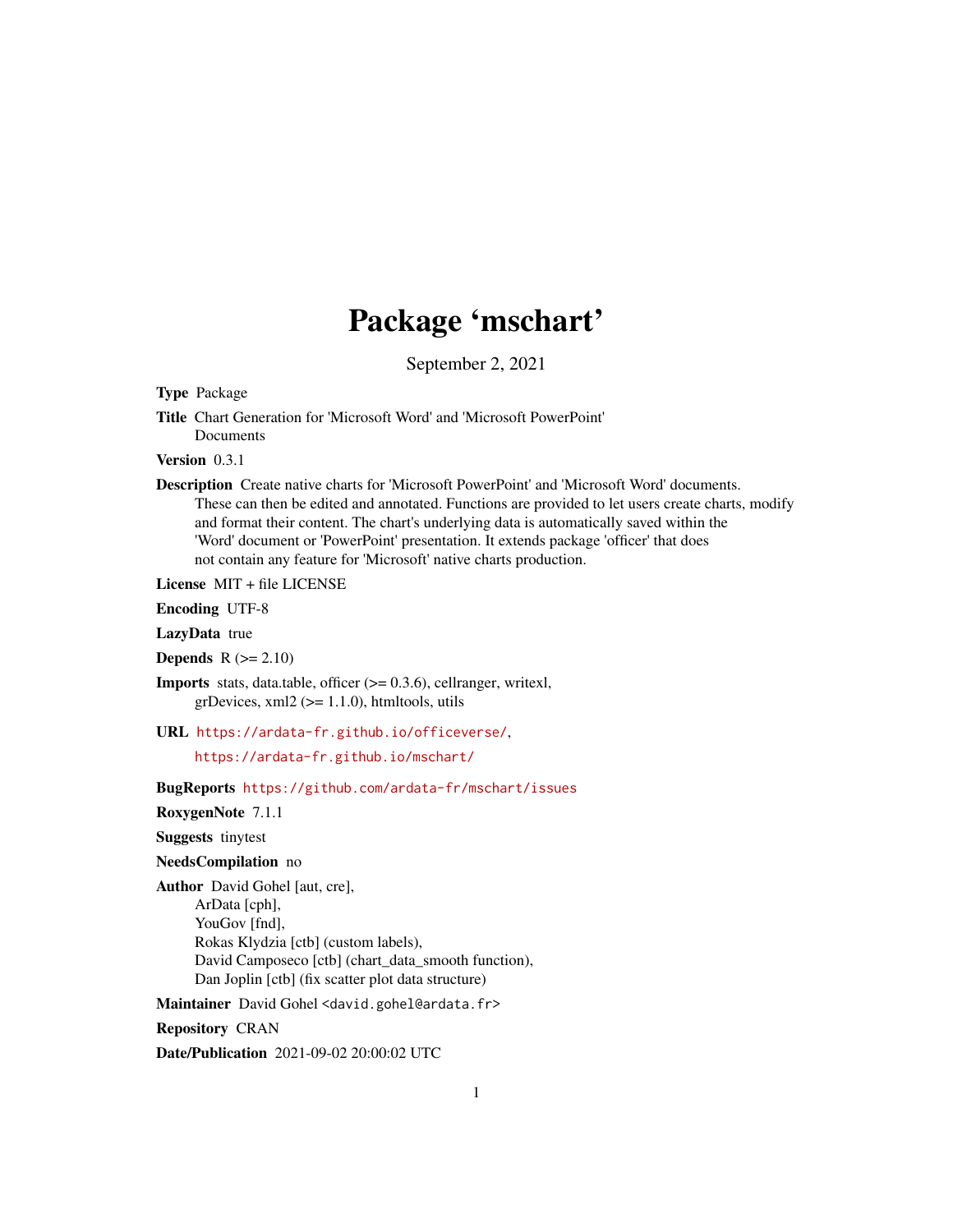# <span id="page-1-0"></span>R topics documented:

|       |                                                                                                                                                                                                                                                                                                                                                                                                                  | 2               |
|-------|------------------------------------------------------------------------------------------------------------------------------------------------------------------------------------------------------------------------------------------------------------------------------------------------------------------------------------------------------------------------------------------------------------------|-----------------|
|       |                                                                                                                                                                                                                                                                                                                                                                                                                  | 3               |
|       |                                                                                                                                                                                                                                                                                                                                                                                                                  | $\overline{4}$  |
|       |                                                                                                                                                                                                                                                                                                                                                                                                                  | $\overline{4}$  |
|       | chart ax $x_1, \ldots, x_n, \ldots, x_n, \ldots, x_n, \ldots, x_n, \ldots, x_n, \ldots, x_n, \ldots, x_n, \ldots, x_n, \ldots, x_n, \ldots, x_n, \ldots, x_n, \ldots, x_n, \ldots, x_n, \ldots, x_n, \ldots, x_n, \ldots, x_n, \ldots, x_n, \ldots, x_n, \ldots, x_n, \ldots, x_n, \ldots, x_n, \ldots, x_n, \ldots, x_n, \ldots, x_n, \ldots, x_n, \ldots, x_n, \ldots, x_n, \ldots, x_n, \ldots, x_n, \ldots,$ | 5               |
|       |                                                                                                                                                                                                                                                                                                                                                                                                                  | $\tau$          |
|       |                                                                                                                                                                                                                                                                                                                                                                                                                  |                 |
|       |                                                                                                                                                                                                                                                                                                                                                                                                                  | $\overline{10}$ |
|       |                                                                                                                                                                                                                                                                                                                                                                                                                  |                 |
|       |                                                                                                                                                                                                                                                                                                                                                                                                                  |                 |
|       |                                                                                                                                                                                                                                                                                                                                                                                                                  |                 |
|       |                                                                                                                                                                                                                                                                                                                                                                                                                  |                 |
|       |                                                                                                                                                                                                                                                                                                                                                                                                                  |                 |
|       |                                                                                                                                                                                                                                                                                                                                                                                                                  | -15             |
|       |                                                                                                                                                                                                                                                                                                                                                                                                                  |                 |
|       |                                                                                                                                                                                                                                                                                                                                                                                                                  |                 |
|       |                                                                                                                                                                                                                                                                                                                                                                                                                  |                 |
|       |                                                                                                                                                                                                                                                                                                                                                                                                                  |                 |
|       |                                                                                                                                                                                                                                                                                                                                                                                                                  |                 |
|       |                                                                                                                                                                                                                                                                                                                                                                                                                  |                 |
|       |                                                                                                                                                                                                                                                                                                                                                                                                                  |                 |
|       |                                                                                                                                                                                                                                                                                                                                                                                                                  |                 |
|       |                                                                                                                                                                                                                                                                                                                                                                                                                  |                 |
|       |                                                                                                                                                                                                                                                                                                                                                                                                                  |                 |
|       |                                                                                                                                                                                                                                                                                                                                                                                                                  |                 |
|       |                                                                                                                                                                                                                                                                                                                                                                                                                  |                 |
| Index |                                                                                                                                                                                                                                                                                                                                                                                                                  | 33              |

as\_bar\_stack *set a barchart as a stacked barchart*

# Description

Apply settings to an ms\_barchart object to produce a stacked barchart. Options are available to use percentage instead of values and to choose if bars should be vertically or horizontally drawn.

# Usage

```
as_bar_stack(x, dir = "vertical", percent = FALSE, gap_width = 50)
```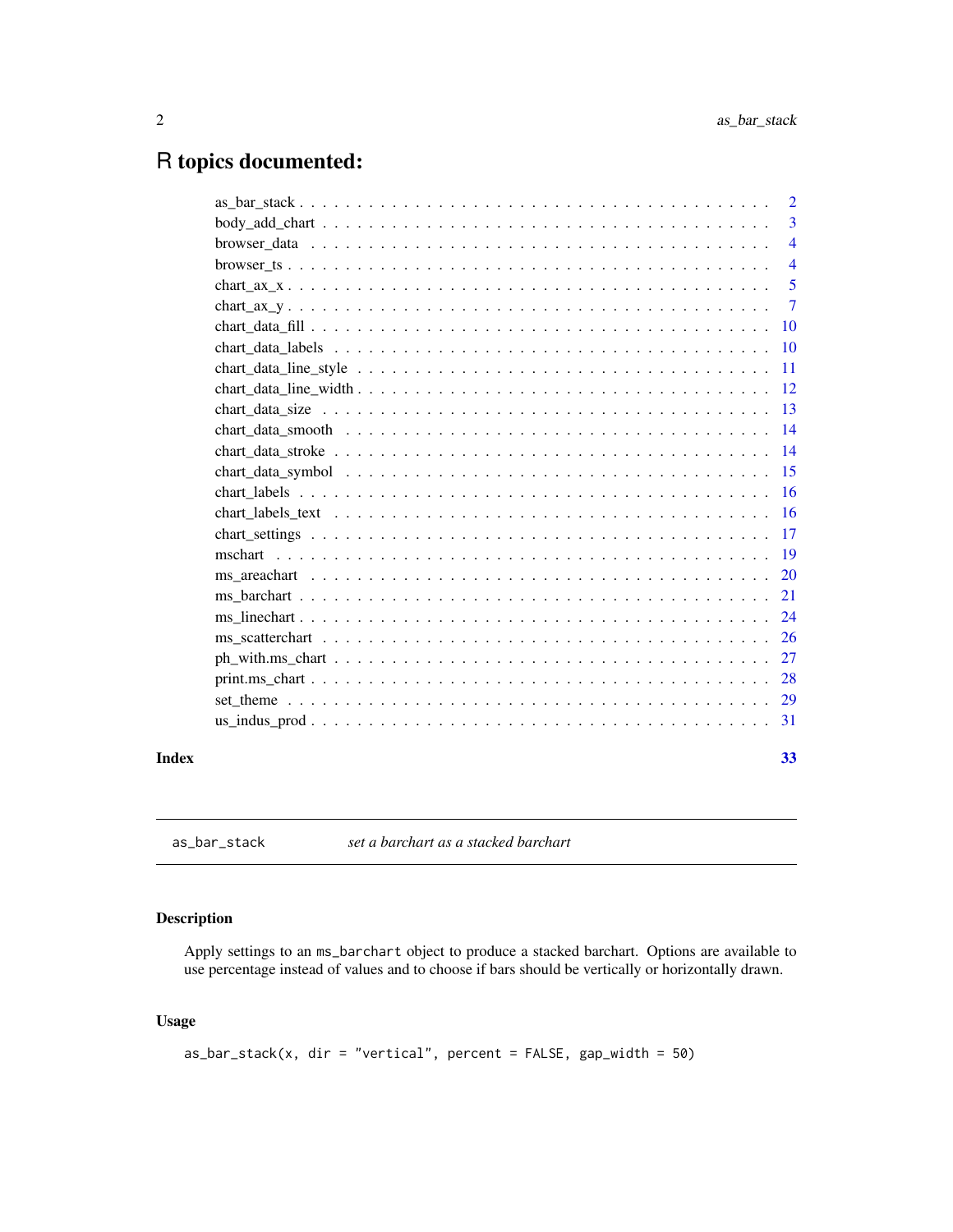#### <span id="page-2-0"></span>Arguments

| X         | an ms_barchart object                                                                                                        |
|-----------|------------------------------------------------------------------------------------------------------------------------------|
| dir       | the direction of the bars in the chart, value must one of "horizontal" or "vertical".                                        |
| percent   | should bars be in percent                                                                                                    |
| gap_width | gap width between the bar for each category on a bar chart, in percent of the bar<br>width. It can be set between 0 and 500. |

#### Examples

library(officer)

```
my_bar_stack_01 <- ms_barchart(data = browser_data, x = "browser",
 y = "value", group = "serie")
my_bar_stack_01 <- as_bar_stack( my_bar_stack_01 )
my_bar_stack_02 <- ms_barchart(data = browser_data, x = "browser",
 y = "value", group = "serie")
my_bar_stack_02 <- as_bar_stack( my_bar_stack_02, percent = TRUE,
 dir = "horizontal" )
doc <- read_pptx()
doc <- add_slide(doc, layout = "Title and Content", master = "Office Theme")
doc <- ph_with(doc, my_bar_stack_02, location = ph_location_fullsize())
fileout <- tempfile(fileext = ".pptx")
print(doc, target = fileout)
```
<span id="page-2-1"></span>body\_add\_chart *add chart into a Word document*

# Description

add a ms\_chart into an rdocx object, the graphic will be inserted in an empty paragraph.

#### Usage

```
body_add_chart(x, chart, style = NULL, pos = "after", width = 5, height = 3)
```

| $\mathsf{x}$  | an rdocx object                                                                         |
|---------------|-----------------------------------------------------------------------------------------|
| chart         | an ms_chart object.                                                                     |
| style         | paragraph style                                                                         |
| pos           | where to add the new element relative to the cursor, one of "after", "before",<br>"on". |
| height, width | height and width in inches.                                                             |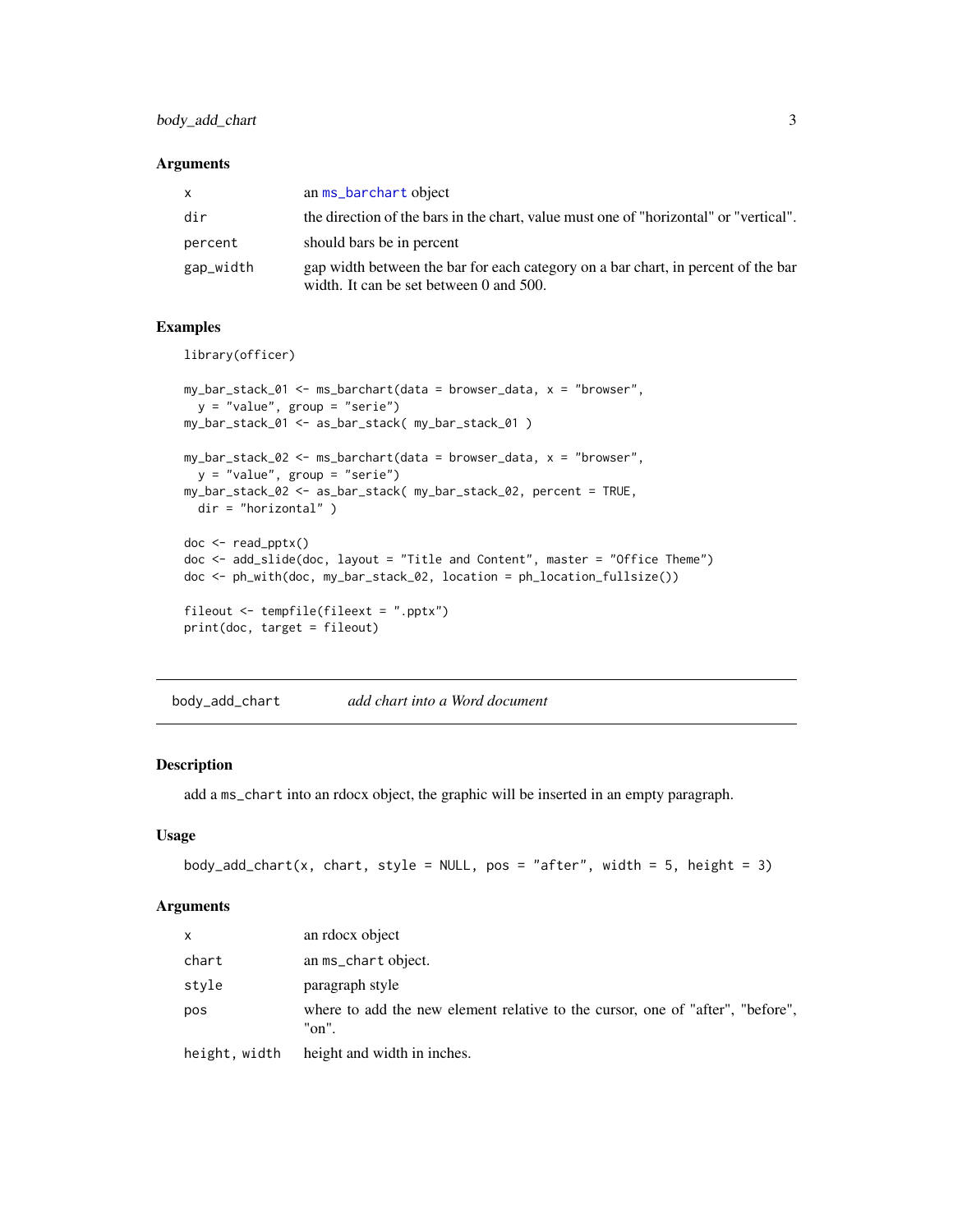# Examples

```
library(officer)
my_barchart <- ms_barchart(data = browser_data,
  x = "brouser", y = "value", group = "serie")my_barchart <- chart_settings( my_barchart, grouping = "stacked",
  gap_width = 50, overlap = 100)
doc <- read_docx()
doc < - body\_add\_chart(doc, chart = my\_barchart, style = "centered")print(doc, target = tempfile(fileext = ".docx"))
```
browser\_data *Dummy dataset for barchart*

# Description

A dataset containing 2 categorical and an integer variables:

# Usage

data(browser\_data)

# Format

A data frame with 18 rows and 3 variables

#### Details

- browser web browser
- serie id of series
- value integer values

browser\_ts *Dummy dataset for barchart*

# Description

A dataset containing a date, a categorical and an integer variables:

#### Usage

data(browser\_ts)

#### Format

A data frame with 36 rows and 3 variables

<span id="page-3-0"></span>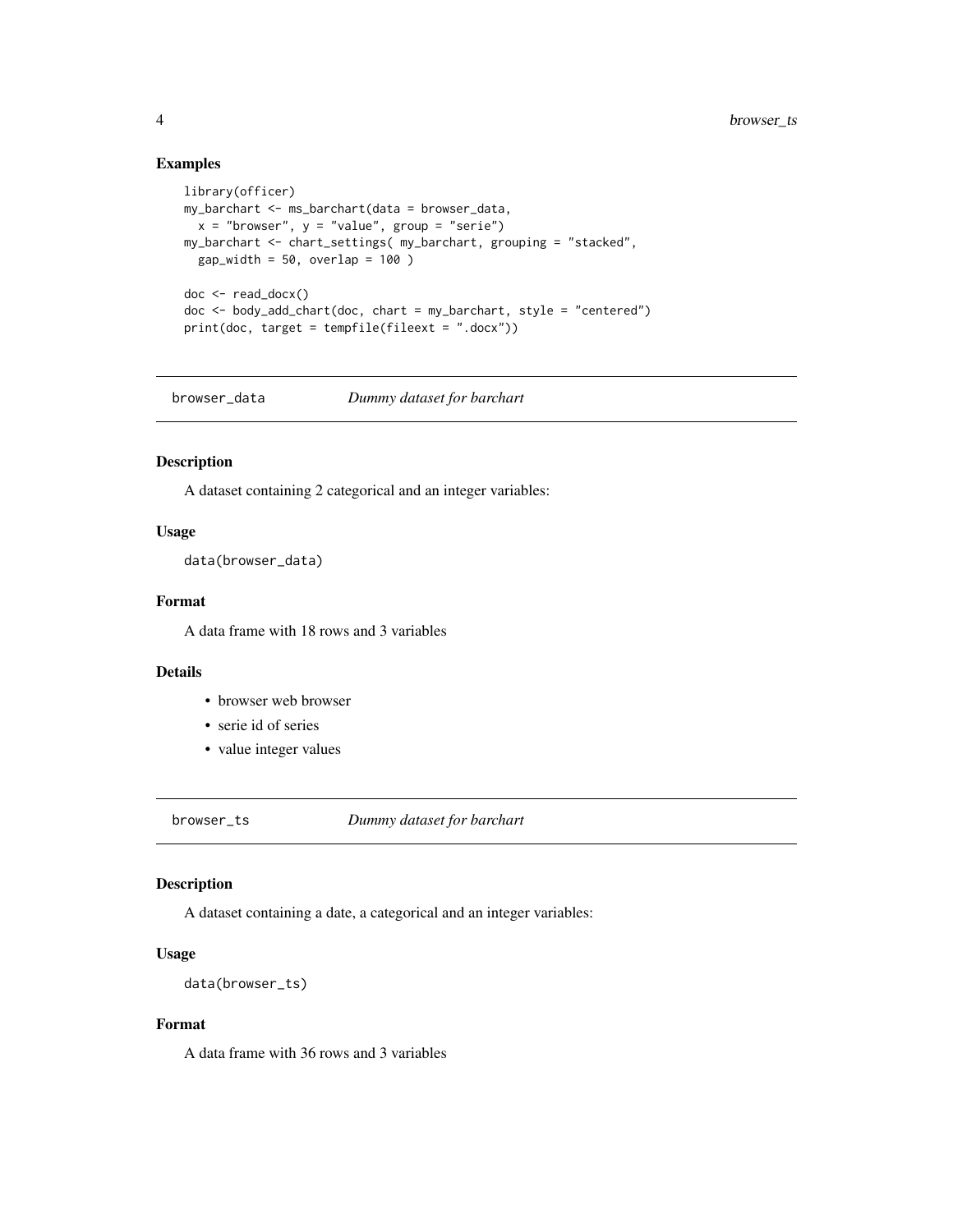<span id="page-4-0"></span> $char_{<sub>1</sub>ax_x}$  5

# Details

- date date values
- browser web browser
- freq values in percent

<span id="page-4-1"></span>chart\_ax\_x *x axis settings*

# Description

Define settings for an x axis.

# Usage

```
chart_ax_x(
  x,
  orientation,
  crosses,
  cross_between,
  major_tick_mark,
  minor_tick_mark,
  tick_label_pos,
  display,
  num_fmt,
  rotation,
  limit_min,
  limit_max,
  position,
  second_axis = FALSE
)
```

| $\times$      | an ms_chart object.                                                                                       |
|---------------|-----------------------------------------------------------------------------------------------------------|
| orientation   | axis orientation, one of 'maxMin', 'minMax'.                                                              |
| crosses       | specifies how the axis crosses the perpendicular axis, one of 'autoZero', 'max',<br>'min'.                |
| cross_between | specifies how the value axis crosses the category axis between categories, one<br>of 'between', 'midCat'. |
|               | major_tick_mark, minor_tick_mark                                                                          |
|               | tick marks position, one of 'cross', 'in', 'none', 'out'.                                                 |
|               | tick_label_pos ticks labels position, one of 'high', 'low', 'nextTo', 'none'.                             |
| display       | should the axis be displayed (a logical of length 1).                                                     |
| num_fmt       | number formatting. See section for more details.                                                          |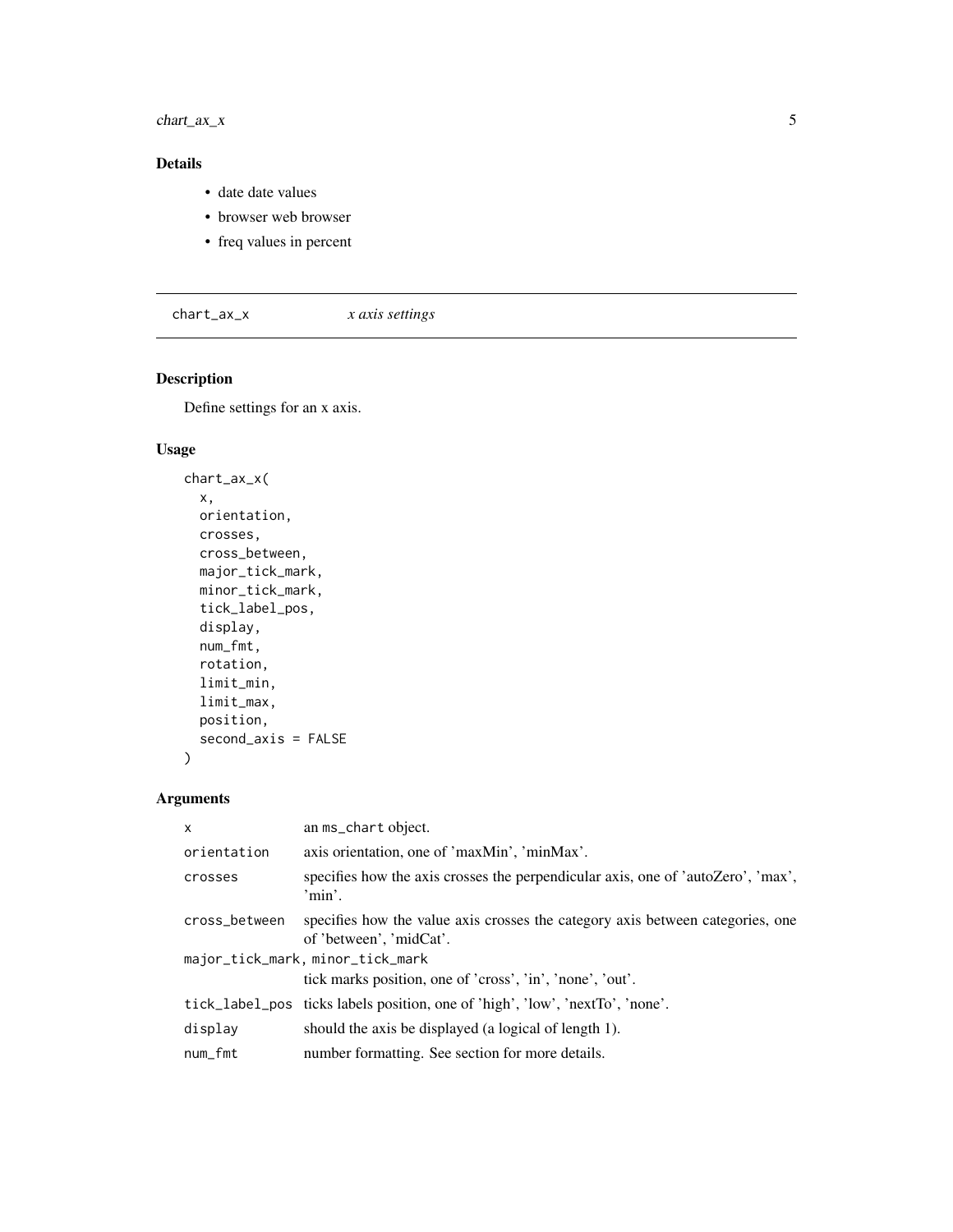6 chart\_ax\_x

| rotation    | rotation angle. Value should be between -360 and 360. |
|-------------|-------------------------------------------------------|
| limit_min   | minimum value on the axis.                            |
| limit_max   | maximum value on the axis.                            |
| position    | position value that cross the other axis.             |
| second_axis | unused                                                |

# num\_fmt

All % need to be doubled, 0%% mean "a number and percent symbol".

From my actual knowledge, depending on some chart type and options, the following values are not systematically used by office chart engine; i.e. when chart pre-compute percentages, it seems using 0%% will have no effect.

- General: default value
- 0: display the number with no decimal
- 0.00: display the number with two decimals
- 0%%: display as percentages
- 0.00%%: display as percentages with two digits
- $\#$ , $\#$ #0
- $\#$ , $\#$ #0.00
- 0.00E+00
- $# ?/?$
- $•$  # ??/??
- mm-dd-yy
- d-mmm-yy
- d-mmm
- mmm-yy
- h:mm AM/PM
- h:mm:ss AM/PM
- h:mm
- h:mm:ss
- m/d/yy h:mm
- #,##0 ;(#,##0)
- #,##0 ;[Red](#,##0)
- $\#$ ,  $\#$  #0.00;  $(\#$ ,  $\#$  #0.00)
- #,##0.00;[Red](#,##0.00)
- mm:ss
- [h]:mm:ss
- mmss.0

• @

• ##0.0E+0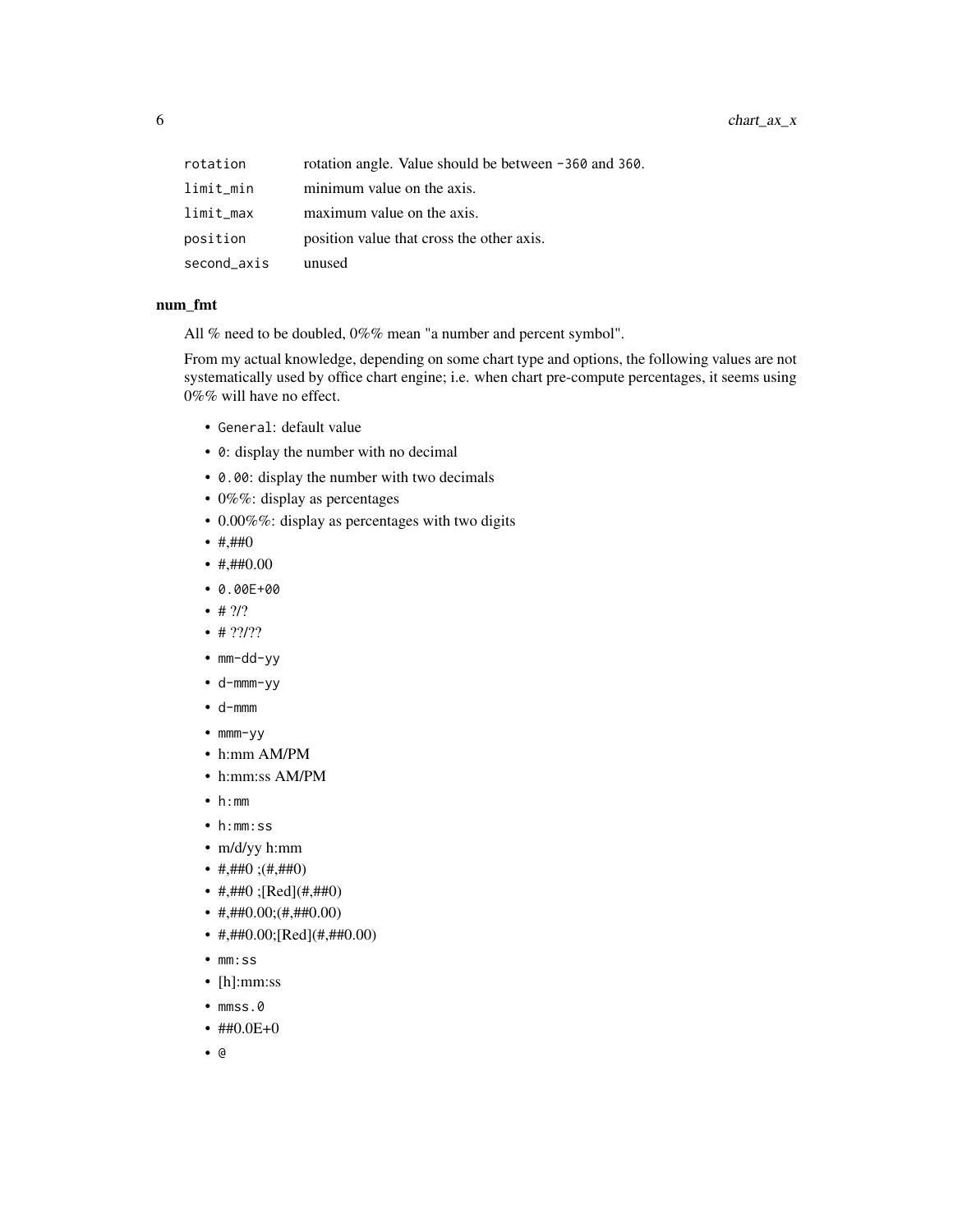# <span id="page-6-0"></span>chart\_ax\_y 7

# Illustrations

#### See Also

```
chart_ax_y(), ms_areachart(), ms_barchart(), ms_scatterchart(), ms_linechart()
```
# Examples

```
library(mschart)
library(officer)
chart_01 <- ms_linechart(
  data = us_indus_prod,
  x = "date", y = "value",group = "type")
chart_01 <- chart_ax_x(
  x = chart_01, num_fmt = "[$-fr-FR]mmm yyyy",limit_min = min(us_indus_prod$date), limit_max = as.Date("1992-01-01"))
chart_01 <- chart_theme(chart_01,
  grid\_major\_line_x = fp\_border(width = 0),
  grid\_minor\_line_x = fp\_border(width = 0)\lambda
```
<span id="page-6-1"></span>chart\_ax\_y *y axis settings*

# Description

Define settings for a y axis.

#### Usage

```
chart_ax_y(
 x,
 orientation,
  crosses,
  cross_between,
  major_tick_mark,
 minor_tick_mark,
  tick_label_pos,
  display,
  num_fmt,
  rotation,
  limit_min,
  limit_max,
```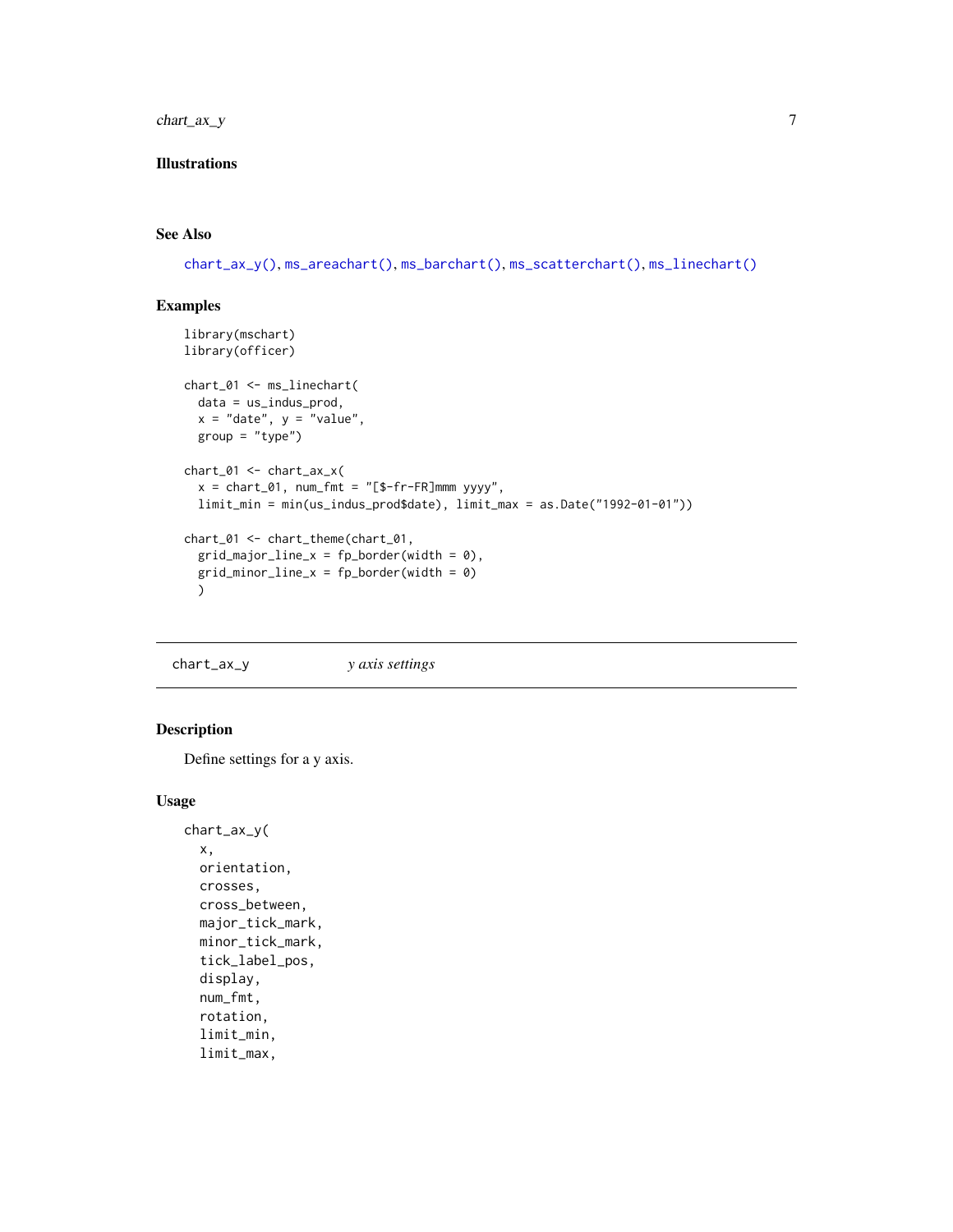```
position,
 second_axis = FALSE
\lambda
```
# Arguments

| $\mathsf{x}$    | an ms_chart object.                                                                                       |
|-----------------|-----------------------------------------------------------------------------------------------------------|
| orientation     | axis orientation, one of 'maxMin', 'minMax'.                                                              |
| crosses         | specifies how the axis crosses the perpendicular axis, one of 'autoZero', 'max',<br>'min'.                |
| cross_between   | specifies how the value axis crosses the category axis between categories, one<br>of 'between', 'midCat'. |
| major_tick_mark |                                                                                                           |
|                 | tick marks position, one of 'cross', 'in', 'none', 'out'.                                                 |
| minor_tick_mark |                                                                                                           |
|                 | tick marks position, one of 'cross', 'in', 'none', 'out'.                                                 |
|                 | tick_label_pos ticks labels position, one of 'high', 'low', 'nextTo', 'none'.                             |
| display         | should the axis be displayed (a logical of length 1).                                                     |
| num_fmt         | number formatting. See section for more details.                                                          |
| rotation        | rotation angle. Value should be between -360 and 360.                                                     |
| limit_min       | minimum value on the axis.                                                                                |
| limit_max       | maximum value on the axis.                                                                                |
| position        | position value that cross the other axis.                                                                 |
| second_axis     | unused                                                                                                    |

# Illustrations

# num\_fmt

All % need to be doubled, 0%% mean "a number and percent symbol".

From my actual knowledge, depending on some chart type and options, the following values are not systematically used by office chart engine; i.e. when chart pre-compute percentages, it seems using 0%% will have no effect.

- General: default value
- 0: display the number with no decimal
- 0.00: display the number with two decimals
- 0%%: display as percentages
- 0.00%%: display as percentages with two digits
- #,##0
- $\#$ , $\#$ #0.00
- 0.00E+00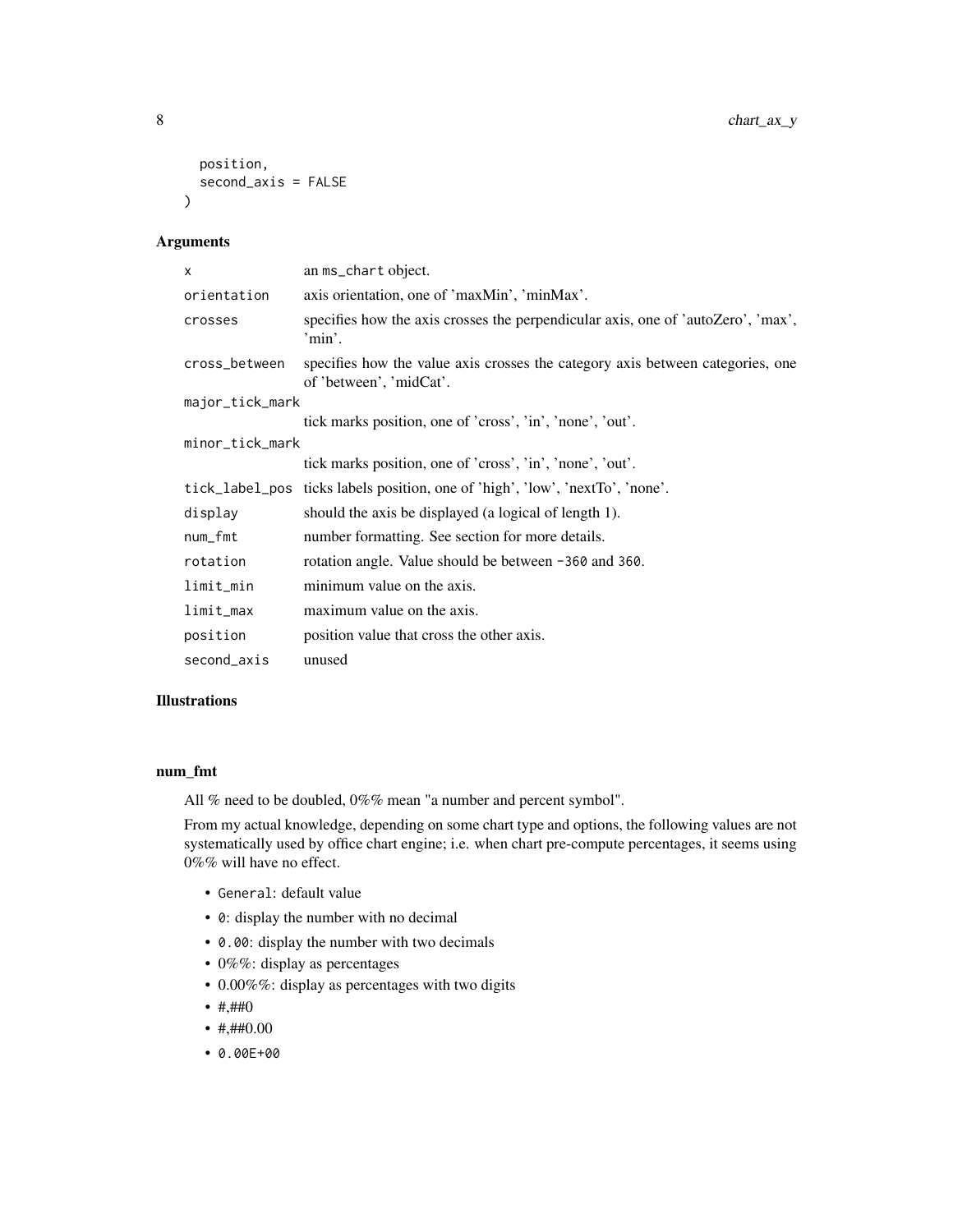# <span id="page-8-0"></span>chart\_ax\_y 9

- $# ?/?$
- $•$  # ??/??
- mm-dd-yy
- d-mmm-yy
- d-mmm
- mmm-yy
- h:mm AM/PM
- h:mm:ss AM/PM
- h:mm
- h:mm:ss
- m/d/yy h:mm
- #,##0 ; $($ #,##0 $)$
- #,##0 ;[Red](#,##0)
- $\#$ ,  $\#$  #0.00; ( $\#$ ,  $\#$  #0.00)
- #,##0.00;[Red](#,##0.00)
- mm:ss
- [h]:mm:ss
- mmss.0
- $\#40.0E+0$
- @

# See Also

[chart\\_ax\\_x\(\)](#page-4-1), [ms\\_areachart\(\)](#page-19-1), [ms\\_barchart\(\)](#page-20-1), [ms\\_scatterchart\(\)](#page-25-1), [ms\\_linechart\(\)](#page-23-1)

```
library(mschart)
library(officer)
chart_01 <- ms_linechart(
 data = us_indus_prod,
 x = "date", y = "value",group = "type")chart_01 <- chart_ax_y(x = chart_01, limit_min = 0, limit_max = 150)
chart_01 <- chart_ax_x(
  x = chart_01, num_fmt = "[$-fr-FR]mm myyy',
  limit_min = min(us_indus_prod$date),
  limit_max = as.Date("1992-01-01"))
chart_01 <- chart_theme(chart_01,
  grid\_major\_line_x = fp\_border(width = 0),
  grid\_minor\_line_x = fp\_border(width = 0)\lambda
```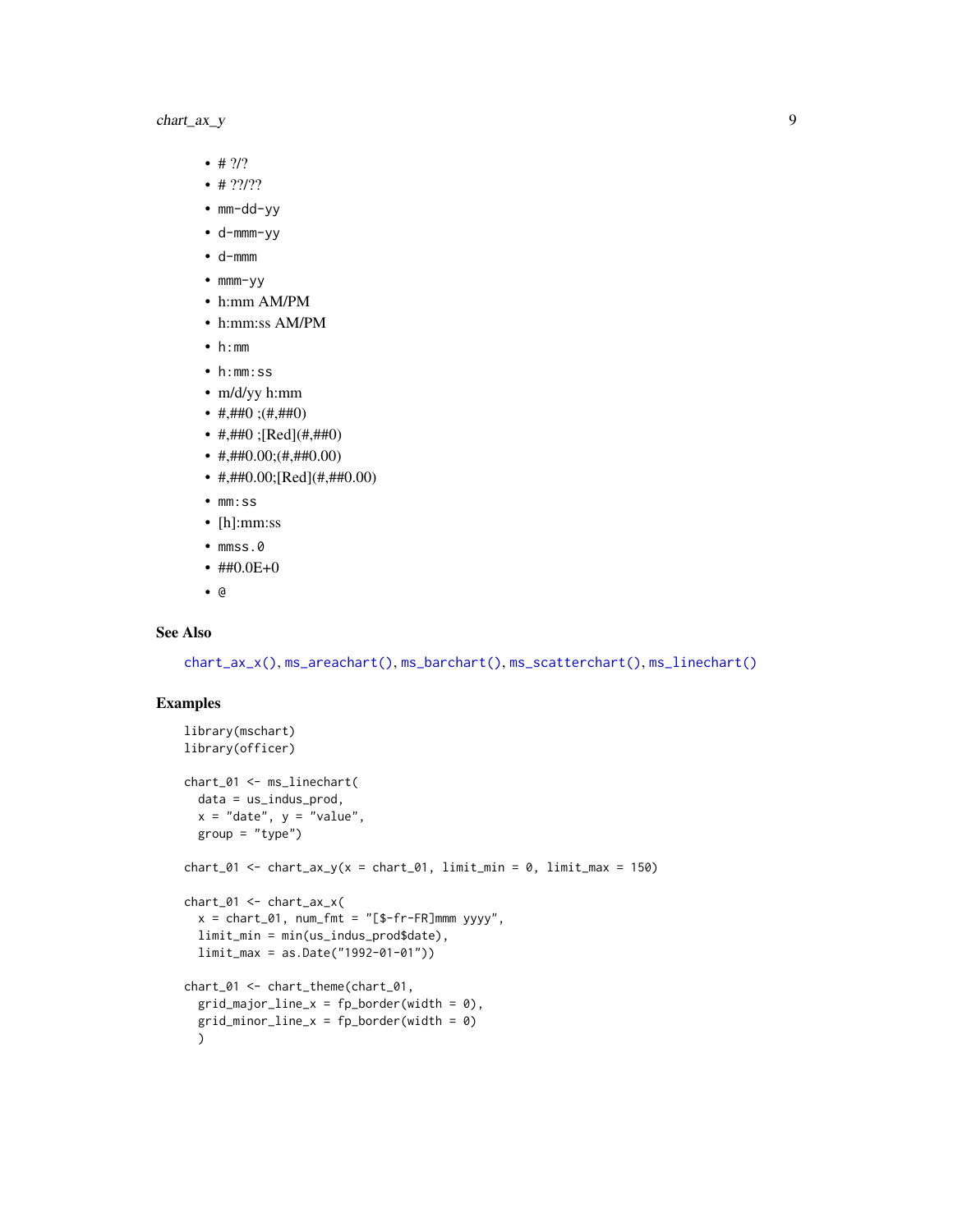<span id="page-9-1"></span><span id="page-9-0"></span>chart\_data\_fill *Modify fill colour*

#### Description

Specify mappings from levels in the data to displayed fill colours.

#### Usage

chart\_data\_fill(x, values)

#### Arguments

|        | an ms_chart object.                                                               |
|--------|-----------------------------------------------------------------------------------|
| values | character (num of series 1): a set of colours values to map data values to. It is |
|        | a named vector, the values will be matched based on the names. If it contains     |
|        | only one colour, this colour will be associated to all existing series.           |

# See Also

```
Other Series customization functions: chart_data_line_style(), chart_data_line_width(),
chart_data_size(), chart_data_smooth(), chart_data_stroke(), chart_data_symbol(), chart_labels_text()
```
#### Examples

```
my_scatter <- ms_scatterchart(data = iris, x = "Sepal.Length",
  y = "Sepal.Width", group = "Species")
my_scatter <- chart_data_fill(my_scatter,
  values = c(virginica = "#6FA2FF", versicolor = "#FF6161", setosa = "#81FF5B") )
```
<span id="page-9-2"></span>chart\_data\_labels *Modify data labels settings*

#### Description

Data labels show details about data series. This function indicate that data labels should be displayed. See [chart\\_labels\\_text\(\)](#page-15-1) for modifying text settings associated with labels.

#### Usage

```
chart_data_labels(
 x,
  num_fmt = "General",
 position = "ctr",
  show_legend_key = FALSE,
  show_val = FALSE,
```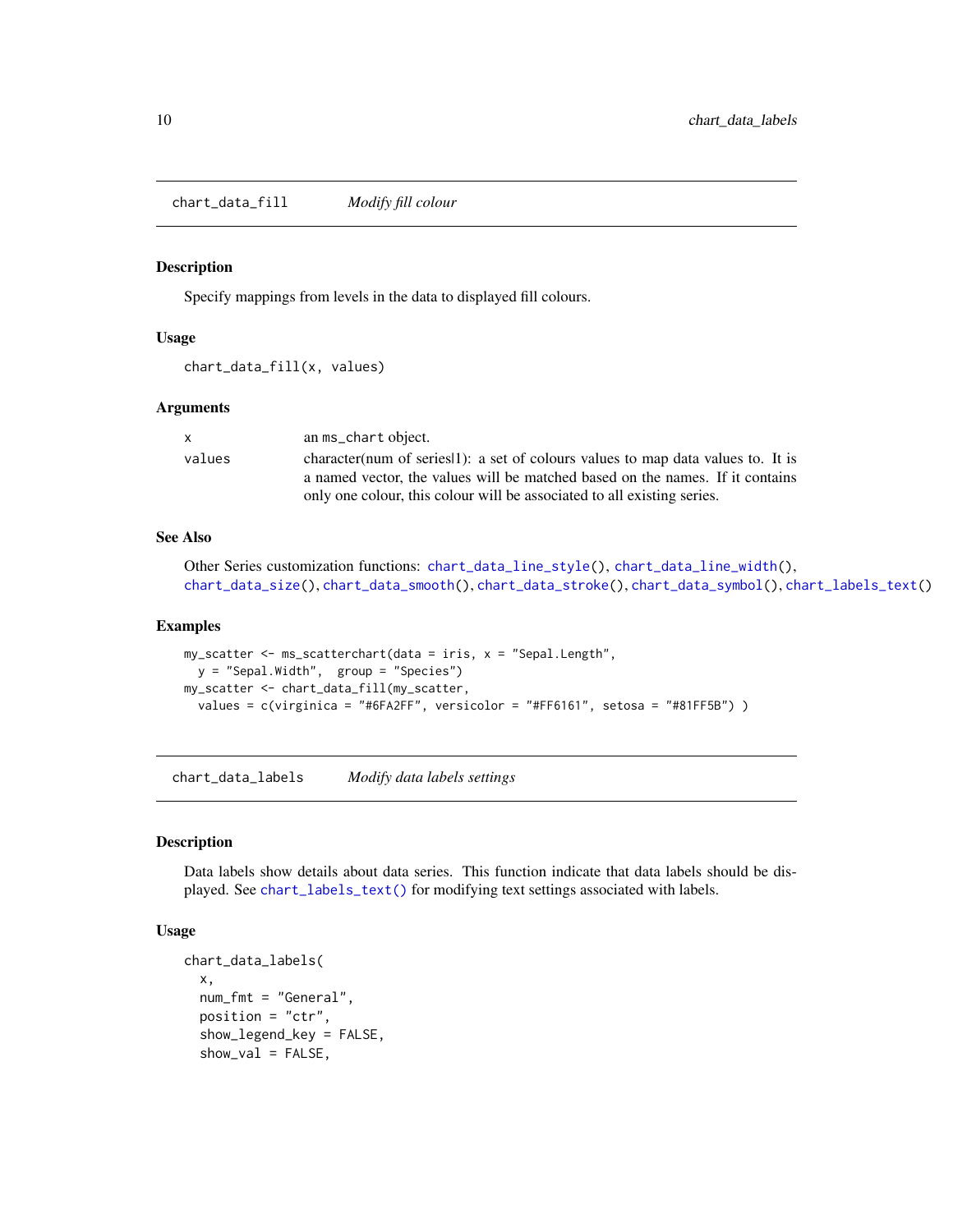```
show_cat_name = FALSE,
show_serie_name = FALSE,
show_percent = FALSE,
separator = ", "
```
# Arguments

 $\mathcal{L}$ 

| X               | an ms_chart object.                                                                                                                                                                                                                                                                                                                                                                           |
|-----------------|-----------------------------------------------------------------------------------------------------------------------------------------------------------------------------------------------------------------------------------------------------------------------------------------------------------------------------------------------------------------------------------------------|
| num_fmt         | character(1): number formatting specifies number format properties which<br>indicate how to format and render the numeric values. It can be "General",<br>"0.00", "#,##0", "#,##0.00", "mm-dd-yy", "m/d/yy h:mm", etc.                                                                                                                                                                        |
| position        | character $(1)$ : it specifies the position of the data label. It should be one of 'b',<br>'ctr', 'inBase', 'inEnd', 'l', 'outEnd', 'r', 't'. When grouping is 'clustered', it<br>should be one of 'ctr','inBase','inEnd','outEnd'. When grouping is 'stacked', it<br>should be one of 'ctr', 'in Base', 'in End'. When grouping is 'standard', it should<br>be one of 'b','ctr','l','r','t'. |
| show_legend_key |                                                                                                                                                                                                                                                                                                                                                                                               |
|                 | show legend key if TRUE.                                                                                                                                                                                                                                                                                                                                                                      |
| show_val        | show values if TRUE.                                                                                                                                                                                                                                                                                                                                                                          |
| show_cat_name   | show categories if TRUE.                                                                                                                                                                                                                                                                                                                                                                      |
| show_serie_name |                                                                                                                                                                                                                                                                                                                                                                                               |
|                 | show names of series if TRUE.                                                                                                                                                                                                                                                                                                                                                                 |
| show_percent    | show percentages if TRUE.                                                                                                                                                                                                                                                                                                                                                                     |
| separator       | separator for displayed labels.                                                                                                                                                                                                                                                                                                                                                               |
|                 |                                                                                                                                                                                                                                                                                                                                                                                               |

<span id="page-10-1"></span>chart\_data\_line\_style *Modify line style*

# Description

Specify mappings from levels in the data to displayed line style.

# Usage

```
chart_data_line_style(x, values)
```

| X      | an ms_chart object.                                                                                                                                                                                                                                                                                            |
|--------|----------------------------------------------------------------------------------------------------------------------------------------------------------------------------------------------------------------------------------------------------------------------------------------------------------------|
| values | character (num of series): a set of line style values to map data values to. It is a<br>named vector, the values will be matched based on the names. Possible values<br>are: 'none', 'solid', 'dashed', 'dotted'. If it contains only one line style, this<br>style will be associated to all existing series. |
|        |                                                                                                                                                                                                                                                                                                                |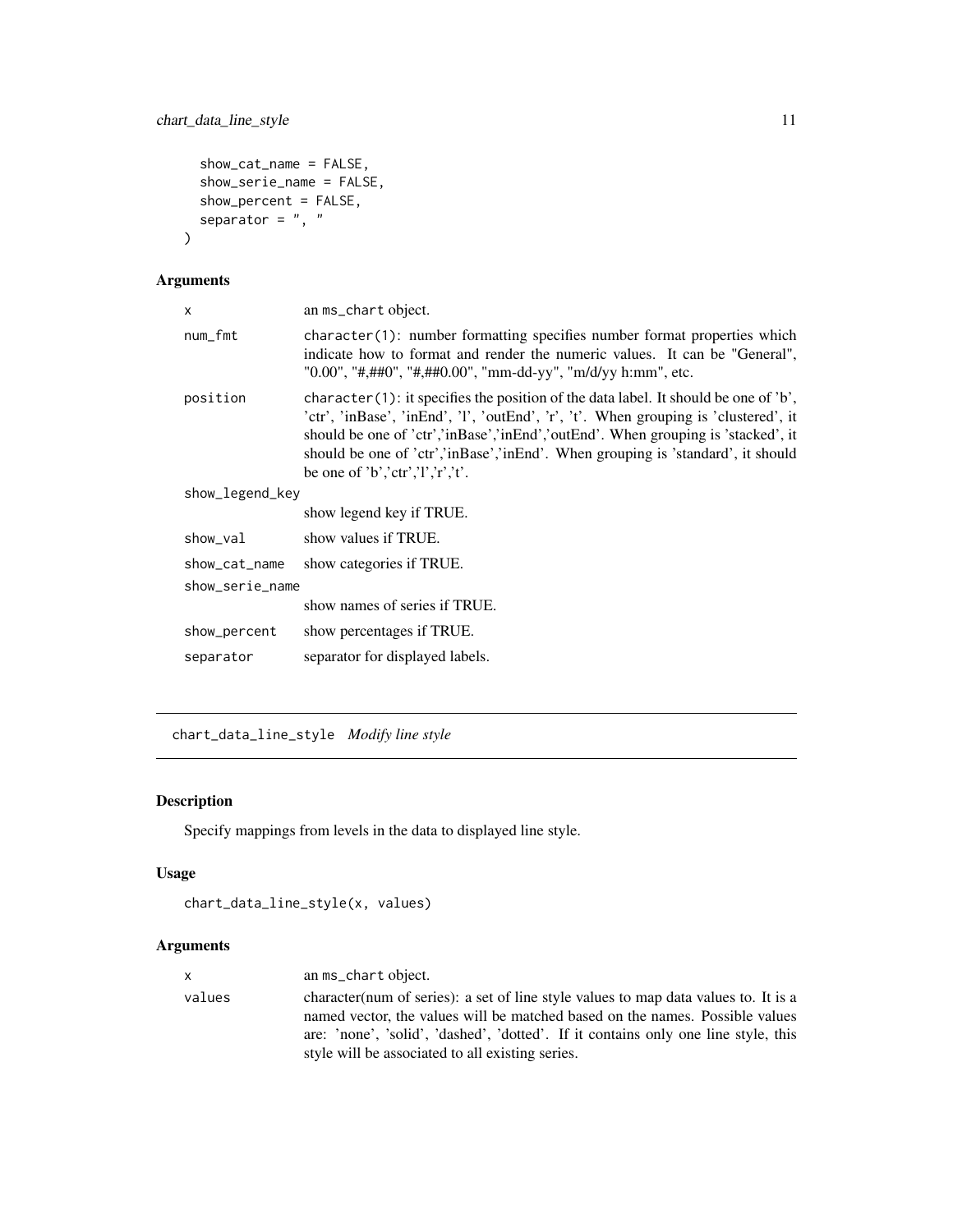#### <span id="page-11-0"></span>See Also

```
Other Series customization functions: chart_data_fill(), chart_data_line_width(), chart_data_size(),
chart_data_smooth(), chart_data_stroke(), chart_data_symbol(), chart_labels_text()
```
#### Examples

```
my\_scatter \leftarrow ms\_scatterchart(data = iris, x = "Sepal.length",y = "Sepal.Width", group = "Species")
my_scatter <- chart_data_fill(my_scatter,
 values = c(virginica = "#6FA2FF", versicolor = "#FF6161", setosa = "#81FF5B") )
my_scatter <- chart_data_stroke(my_scatter,
  values = c(virginica = "black", versicolor = "black", setosa = "black") )
my_scatter <- chart_data_symbol(my_scatter,
  values = c(virginica = "circle", versicolor = "diamond", setosa = "circle") )
my_scatter <- chart_data_line_style(my_scatter,
  values = c(virginica = "solid", versicolor = "dotted", setosa = "dashed") )
```
<span id="page-11-1"></span>chart\_data\_line\_width *Modify line width*

#### Description

Specify mappings from levels in the data to displayed line width between symbols.

#### Usage

```
chart_data_line_width(x, values)
```
#### Arguments

| X      | an ms_chart object.                                                               |
|--------|-----------------------------------------------------------------------------------|
| values | double (num of series): a set of size values to map data values to. It is a named |
|        | vector, the values will be matched based on the names. If it contains only one    |
|        | size, this size will be associated to all existing series.                        |

#### See Also

Other Series customization functions: [chart\\_data\\_fill\(](#page-9-1)), [chart\\_data\\_line\\_style\(](#page-10-1)), [chart\\_data\\_size\(](#page-12-1)), [chart\\_data\\_smooth\(](#page-13-1)), [chart\\_data\\_stroke\(](#page-13-2)), [chart\\_data\\_symbol\(](#page-14-1)), [chart\\_labels\\_text\(](#page-15-1))

```
my_scatter <- ms_scatterchart(data = iris, x = "Sepal.Length",
  y = "Sepal.Width", group = "Species")
my_scatter <- chart_settings(my_scatter, scatterstyle = "lineMarker")
my_scatter <- chart_data_fill(my_scatter,
 values = c(virginica = "#6FA2FF", versicolor = "#FF6161", setosa = "#81FF5B") )
my_scatter <- chart_data_stroke(my_scatter,
```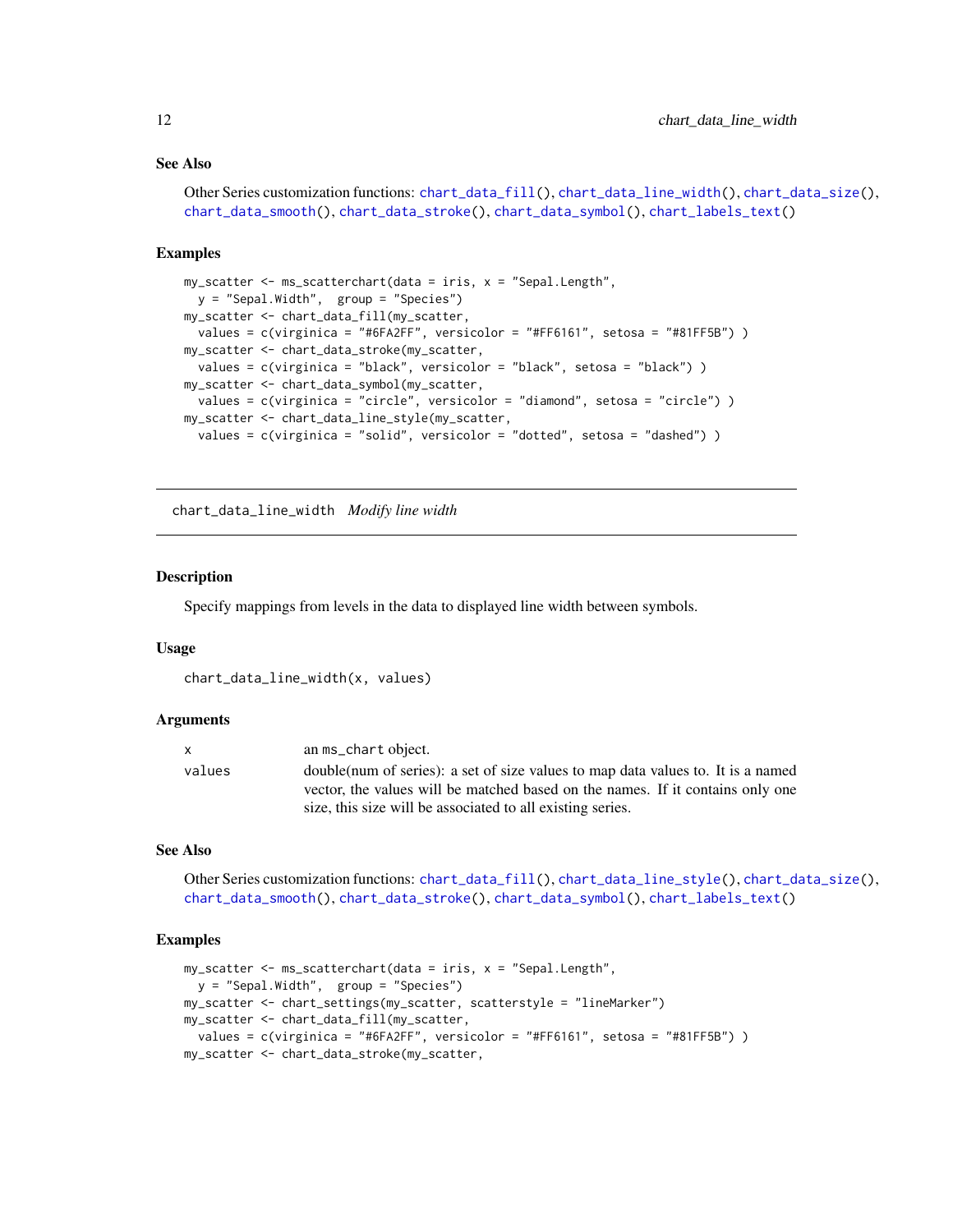### <span id="page-12-0"></span>chart\_data\_size 13

```
values = c(virginica = "black", versicolor = "black", setosa = "black") )
my_scatter <- chart_data_symbol(my_scatter,
  values = c(virginica = "circle", versicolor = "diamond", setosa = "circle") )
my_scatter <- chart_data_size(my_scatter,
  values = c(virginica = 20, versicolor = 16, setosa = 20) )
my_scatter <- chart_data_line_width(my_scatter,
  values = c(virginica = 2, versionor = 3, setosa = 6))
```
<span id="page-12-1"></span>chart\_data\_size *Modify symbol size*

#### Description

Specify mappings from levels in the data to displayed size of symbols.

#### Usage

chart\_data\_size(x, values)

#### **Arguments**

|        | an ms_chart object.                                                               |
|--------|-----------------------------------------------------------------------------------|
| values | double (num of series): a set of size values to map data values to. It is a named |
|        | vector, the values will be matched based on the names. If it contains only one    |
|        | size, this size will be associated to all existing series.                        |

#### See Also

Other Series customization functions: [chart\\_data\\_fill\(](#page-9-1)), [chart\\_data\\_line\\_style\(](#page-10-1)), [chart\\_data\\_line\\_width\(](#page-11-1)), [chart\\_data\\_smooth\(](#page-13-1)), [chart\\_data\\_stroke\(](#page-13-2)), [chart\\_data\\_symbol\(](#page-14-1)), [chart\\_labels\\_text\(](#page-15-1))

```
my_scatter <- ms_scatterchart(data = iris, x = "Sepal.Length",
  y = "Sepal.Width", group = "Species")
my_scatter <- chart_data_fill(my_scatter,
  values = c(virginica = "#6FA2FF", versicolor = "#FF6161", setosa = "#81FF5B") )
my_scatter <- chart_data_stroke(my_scatter,
  values = c(virginica = "black", versicolor = "black", setosa = "black") )
my_scatter <- chart_data_symbol(my_scatter,
  values = c(virginica = "circle", versicolor = "diamond", setosa = "circle") )
my_scatter <- chart_data_size(my_scatter,
  values = c(virginica = 20, versionor = 16, setosa = 20))
```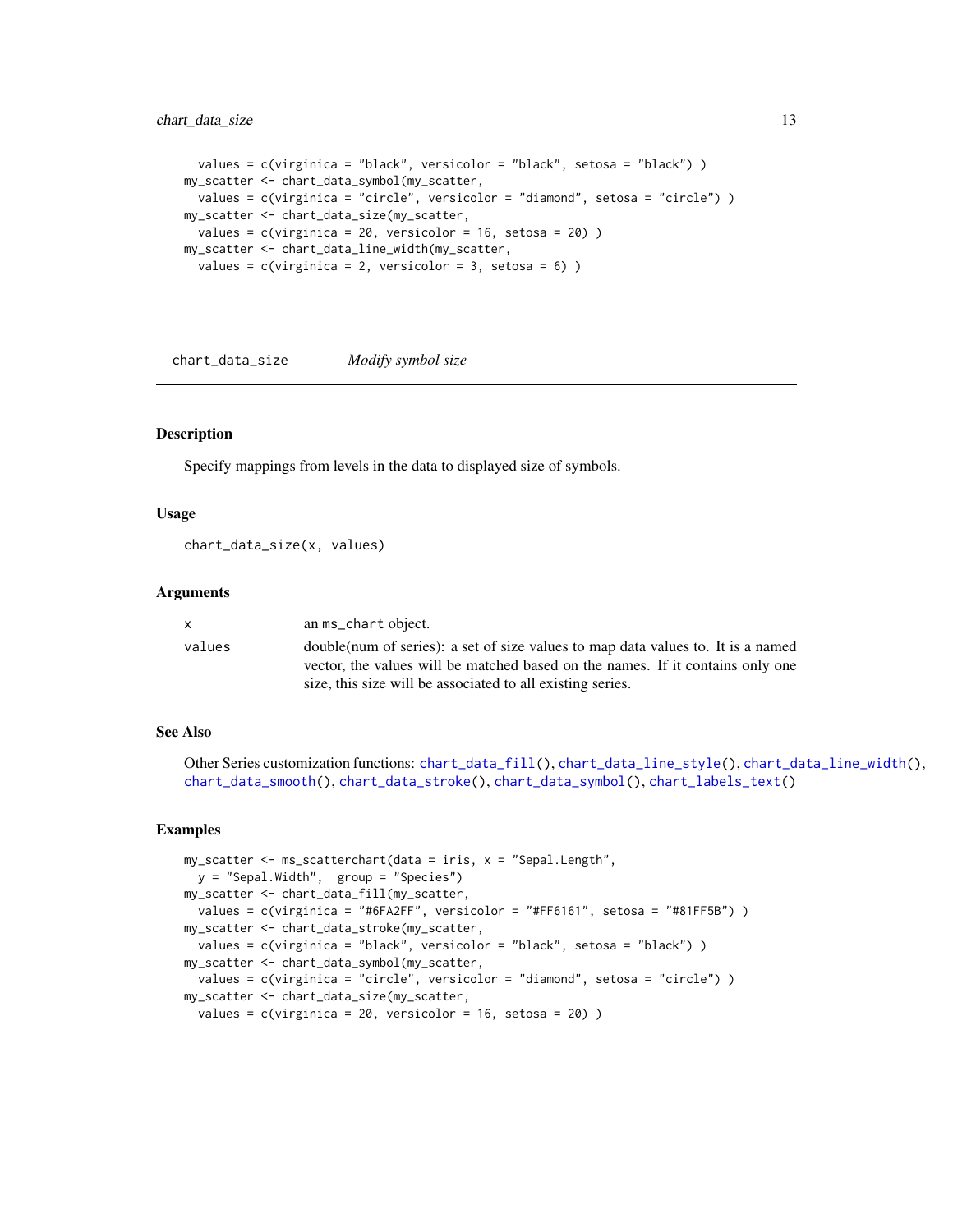<span id="page-13-1"></span><span id="page-13-0"></span>chart\_data\_smooth *Smooth series*

# Description

Specify mappings from levels in the data to smooth or not lines. This feature only applies to [ms\\_linechart\(\)](#page-23-1).

#### Usage

```
chart_data_smooth(x, values)
```
#### Arguments

| X      | an ms_chart object.                                                                      |
|--------|------------------------------------------------------------------------------------------|
| values | integer(num of series): a set of smooth values to map data values to. It is a            |
|        | named vector, the values will be matched based on the names. Possible values             |
|        | are 0 or 1 If it contains only one integer it will be associated to all existing series. |

# See Also

Other Series customization functions: [chart\\_data\\_fill\(](#page-9-1)), [chart\\_data\\_line\\_style\(](#page-10-1)), [chart\\_data\\_line\\_width\(](#page-11-1)), [chart\\_data\\_size\(](#page-12-1)), [chart\\_data\\_stroke\(](#page-13-2)), [chart\\_data\\_symbol\(](#page-14-1)), [chart\\_labels\\_text\(](#page-15-1))

#### Examples

linec  $\leq$  ms\_linechart(data = iris,  $x =$  "Sepal.Length", y = "Sepal.Width", group = "Species") linec <- chart\_data\_smooth(linec, values =  $c(virginica = 0, versionor = 0, setosa = 0)$ )

<span id="page-13-2"></span>chart\_data\_stroke *Modify marker stroke colour*

#### Description

Specify mappings from levels in the data to displayed marker stroke colours.

# Usage

chart\_data\_stroke(x, values)

| x      | an ms_chart object.                                                               |
|--------|-----------------------------------------------------------------------------------|
| values | character (num of series): a set of colours values to map data values to. It is a |
|        | named vector, the values will be matched based on the names. If it contains only  |
|        | one colour, this colour will be associated to all existing series.                |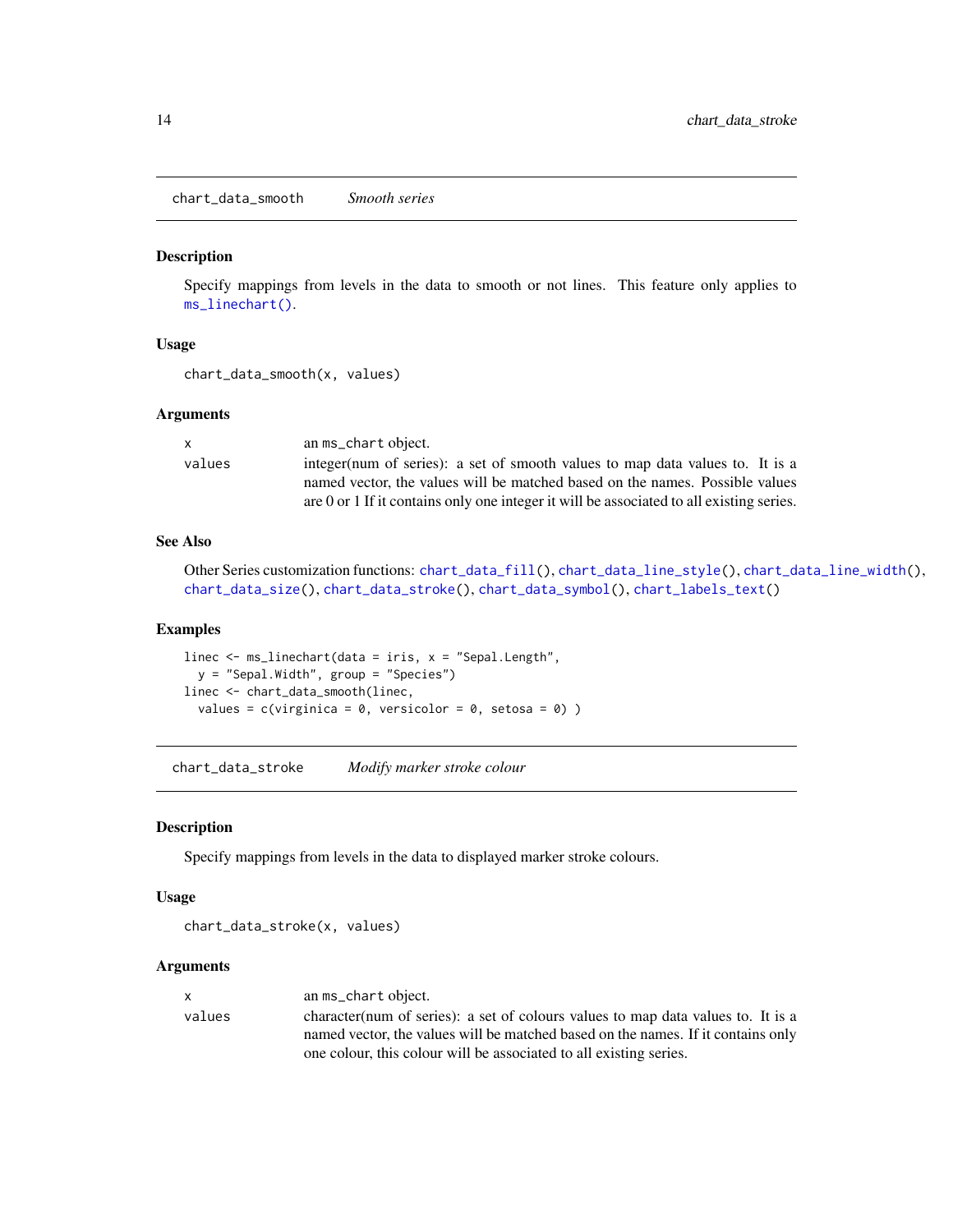# <span id="page-14-0"></span>chart\_data\_symbol 15

#### See Also

```
Other Series customization functions: chart_data_fill(), chart_data_line_style(), chart_data_line_width(),
chart_data_size(), chart_data_smooth(), chart_data_symbol(), chart_labels_text()
```
#### Examples

```
my_scatter <- ms_scatterchart(data = iris, x = "Sepal.Length",
  y = "Sepal.Width", group = "Species")
my_scatter <- chart_data_fill(my_scatter,
  values = c(virginica = "#6FA2FF", versicolor = "#FF6161", setosa = "#81FF5B") )
my_scatter <- chart_data_stroke(my_scatter,
  values = c(virginica = "black", versicolor = "black", setosa = "black") )
```
<span id="page-14-1"></span>chart\_data\_symbol *Modify symbol*

#### Description

Specify mappings from levels in the data to displayed symbols.

#### Usage

chart\_data\_symbol(x, values)

#### Arguments

| $\mathsf{X}$ | an ms_chart object.                                                                                                                                                                                                                                                                                                                                                  |
|--------------|----------------------------------------------------------------------------------------------------------------------------------------------------------------------------------------------------------------------------------------------------------------------------------------------------------------------------------------------------------------------|
| values       | character (num of series): a set of symbol values to map data values to. It is a<br>named vector, the values will be matched based on the names. Possible values<br>are: 'circle', 'dash', 'diamond', 'dot', 'none', 'plus', 'square', 'star', 'triangle',<br>'x', 'auto'. If it contains only one symbol, this symbol will be associated to all<br>existing series. |

#### See Also

```
Other Series customization functions: chart_data_fill(), chart_data_line_style(), chart_data_line_width(),
chart_data_size(), chart_data_smooth(), chart_data_stroke(), chart_labels_text()
```

```
my_scatter <- ms_scatterchart(data = iris, x = "Sepal.Length",
  y = "Sepal.Width", group = "Species")
my_scatter <- chart_data_fill(my_scatter,
  values = c(virginica = "#6FA2FF", versicolor = "#FF6161", setosa = "#81FF5B") )
my_scatter <- chart_data_stroke(my_scatter,
  values = c(virginica = "black", versicolor = "black", setosa = "black") )
my_scatter <- chart_data_symbol(my_scatter,
  values = c(virginica = "circle", versicolor = "diamond", setosa = "circle") )
```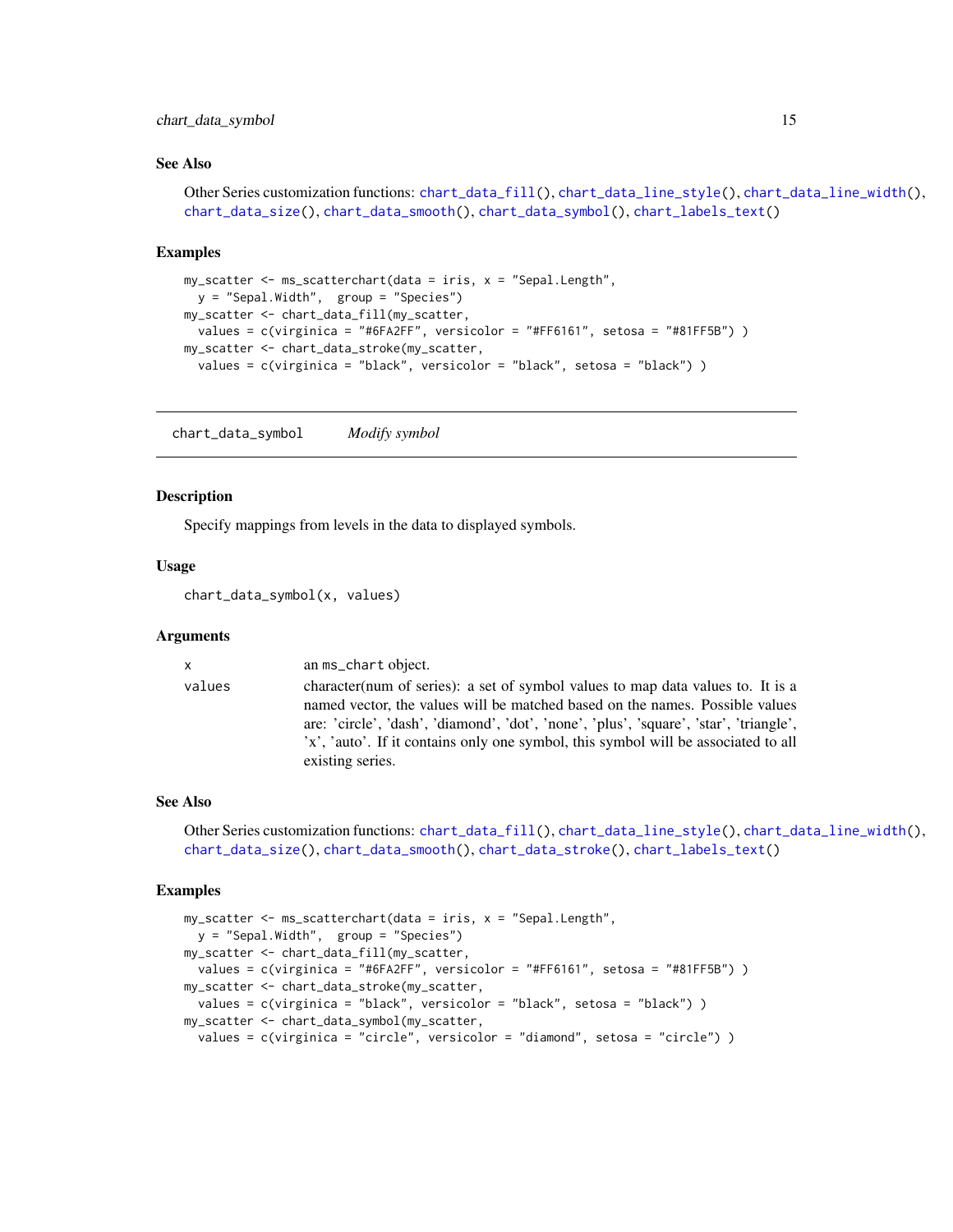<span id="page-15-2"></span><span id="page-15-0"></span>

#### Description

Add labels to a chart, labels can be specified for x axis, y axis and plot.

#### Usage

chart\_labels(x, title = NULL, xlab = NULL, ylab = NULL)

#### Arguments

x an ms\_chart object. title, xlab, ylab Text to add

#### Examples

```
mylc \leq ms_linechart(data = browser_ts, x = "date", y = "freq",
  group = "browser")
mylc <- chart_labels(mylc, title = "my title", xlab = "my x label",
  ylab = "my y label")
```
<span id="page-15-1"></span>chart\_labels\_text *Modify labels font settings*

# Description

Specify mappings from levels in the data to displayed text font settings.

# Usage

```
chart_labels_text(x, values)
```
#### Arguments

| X      | an ms_chart object.                                                                                                                                                          |
|--------|------------------------------------------------------------------------------------------------------------------------------------------------------------------------------|
| values | a named list of fp_text() objects to map data labels to. It is a named list, the<br>values will be matched based on the names. If it contains only one $fp_{\text{text}}(x)$ |
|        | object, it will be associated to all existing series.                                                                                                                        |

#### See Also

Other Series customization functions: [chart\\_data\\_fill\(](#page-9-1)), [chart\\_data\\_line\\_style\(](#page-10-1)), [chart\\_data\\_line\\_width\(](#page-11-1)), [chart\\_data\\_size\(](#page-12-1)), [chart\\_data\\_smooth\(](#page-13-1)), [chart\\_data\\_stroke\(](#page-13-2)), [chart\\_data\\_symbol\(](#page-14-1))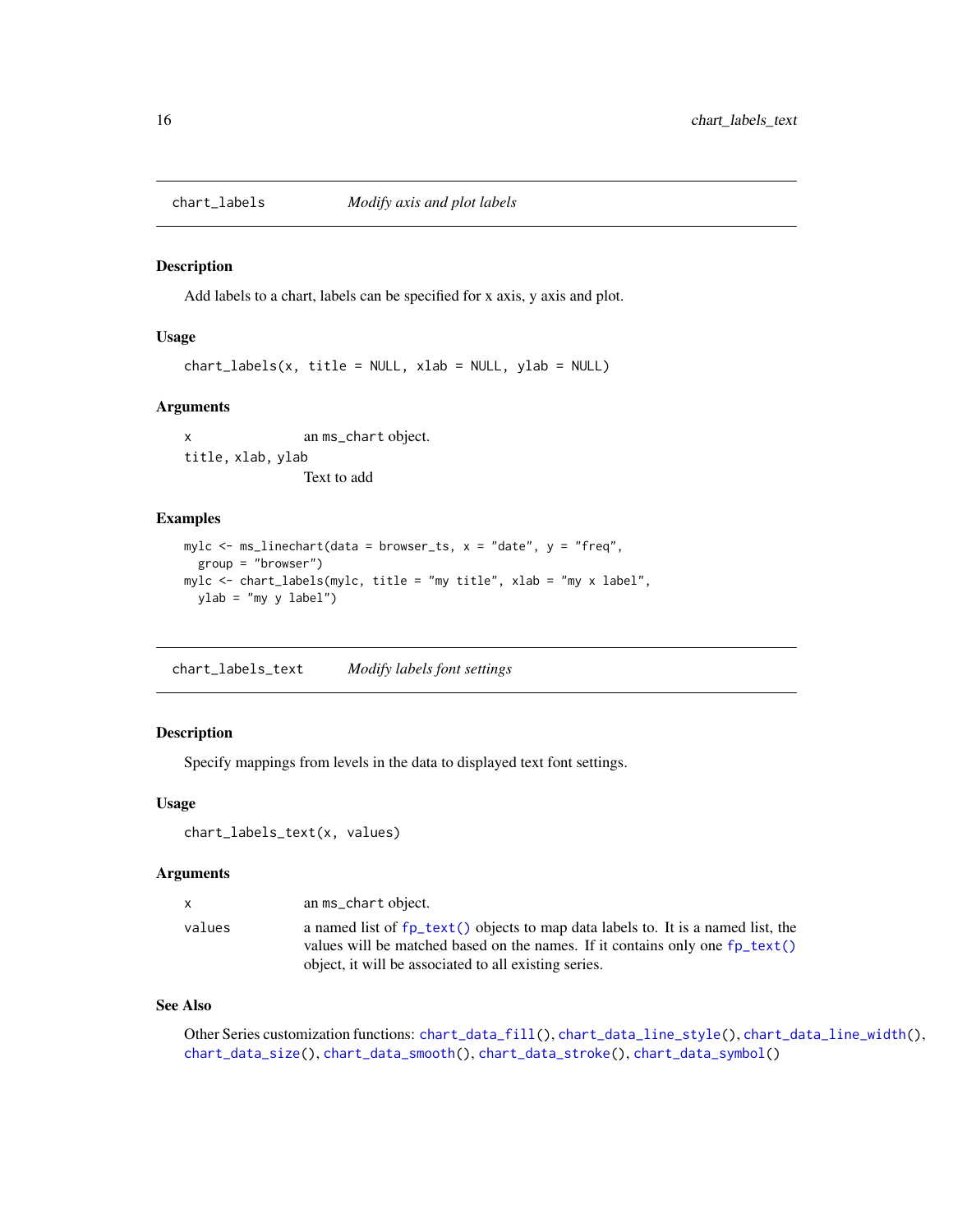# <span id="page-16-0"></span>chart\_settings 17

library(officer)

#### Examples

```
fp_text_settings <- list(
  serie1 = fp_{text{(font.size = 7, color = "red")},
  series2 = fp_test(font.size = 0, color = "purple"),series = f<sub>p</sub>text(font.size = 19, color = "wheat")
\lambdabarchart <- ms_barchart(
  data = browser_data,
  x = "brouser", y = "value", group = "serie")barchart <- chart_data_labels(barchart, show_val = TRUE)
barchart <- chart_labels_text( barchart,
  values = fp_text_settings )
```
<span id="page-16-1"></span>chart\_settings *set chart options*

# Description

Set chart properties.

#### Usage

```
chart_settings(x, ...)
## S3 method for class 'ms_barchart'
chart_settings(x, vary_colors, gap_width, dir, grouping, overlap, ...)
## S3 method for class 'ms_linechart'
chart_settings(x, vary_colors, style = "lineMarker", ...)
## S3 method for class 'ms_areachart'
chart_settings(x, vary_colors = FALSE, grouping = "standard", ...)
## S3 method for class 'ms_scatterchart'
chart\_settings(x, vary\_colors = FALSE, style = "marker", ...)
```

| <b>X</b>    | an ms_chart object.                                                                                                                                                                                               |
|-------------|-------------------------------------------------------------------------------------------------------------------------------------------------------------------------------------------------------------------|
| $\cdots$    | unused parameter                                                                                                                                                                                                  |
| vary_colors | if TRUE the data points in the single series are displayed the same color.                                                                                                                                        |
| gap_width   | A gap appears between the bar or clustered bars for each category on a bar<br>chart. The default width for this gap is 150 percent of the bar width. It can be<br>set between 0 and 500 percent of the bar width. |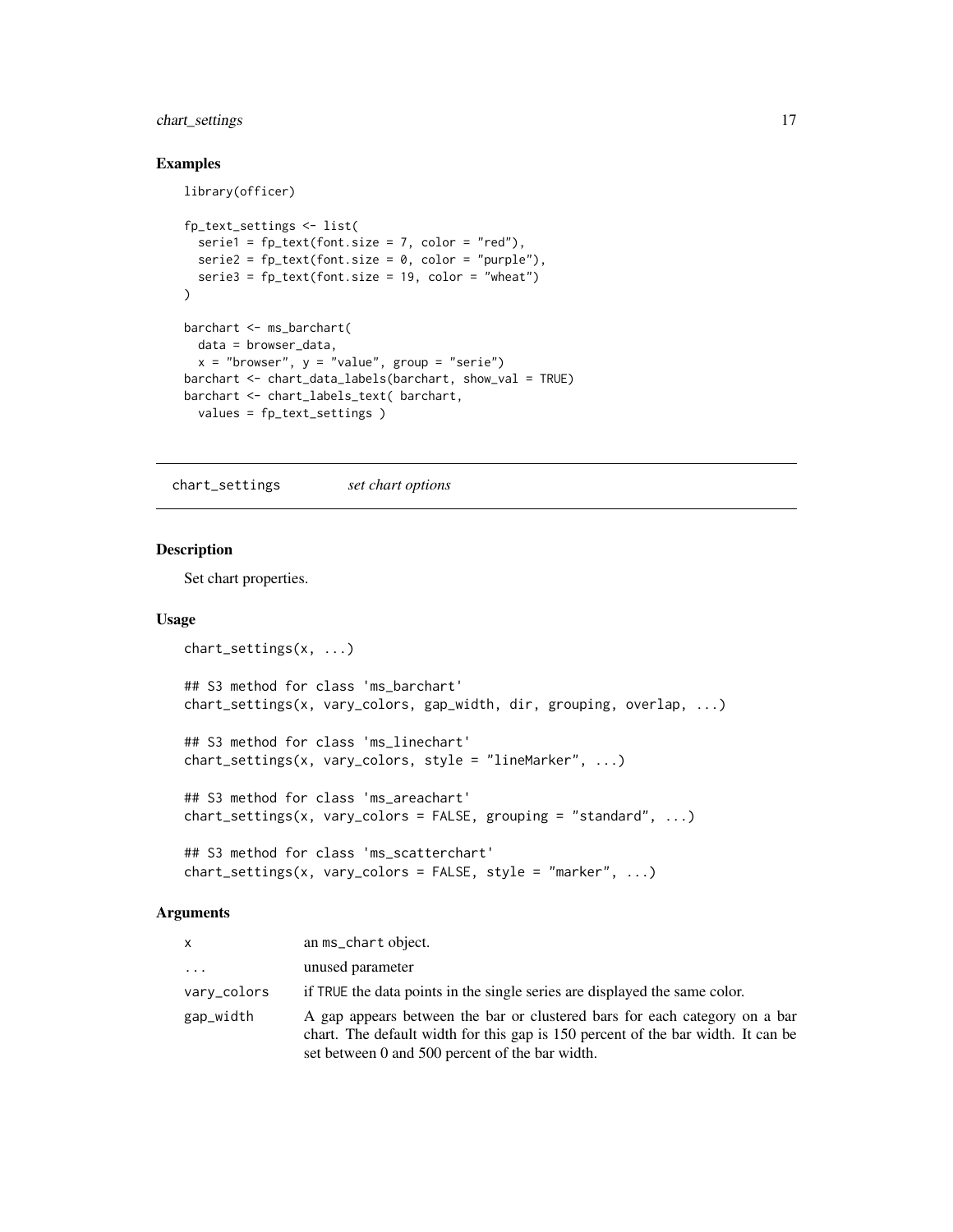<span id="page-17-0"></span>

| dir      | the direction of the bars in the chart, value must one of "horizontal" or "vertical".                                                                                                                                                                                                                                                                                                                                                                                                                                                                        |
|----------|--------------------------------------------------------------------------------------------------------------------------------------------------------------------------------------------------------------------------------------------------------------------------------------------------------------------------------------------------------------------------------------------------------------------------------------------------------------------------------------------------------------------------------------------------------------|
| grouping | grouping for a barchart, a linechart or an area chart. must be one of "per-<br>centStacked", "clustered", "standard" or "stacked".                                                                                                                                                                                                                                                                                                                                                                                                                           |
| overlap  | In a bar chart having two or more series, the bars for each category are clustered<br>together. By default, these bars are directly adjacent to each other. The bars can<br>be made to overlap each other or have a space between them using the overlap<br>property. Its values range between -100 and 100, representing the percentage of<br>the bar width by which to overlap adjacent bars. A setting of -100 creates a gap<br>of a full bar width and a setting of 100 causes all the bars in a category to be<br>superimposed. The default value is 0. |
| style    | Style for the linechart or scatter chart type of markers. One of 'none', 'line',<br>'lineMarker', 'marker', 'smooth', 'smoothMarker'.                                                                                                                                                                                                                                                                                                                                                                                                                        |

# Methods (by class)

- ms\_barchart: barchart settings
- ms\_linechart: linechart settings
- ms\_areachart: linechart settings
- ms\_scatterchart: linechart settings

# Illustrations

# See Also

[ms\\_barchart\(\)](#page-20-1), [ms\\_areachart\(\)](#page-19-1), [ms\\_scatterchart\(\)](#page-25-1), [ms\\_linechart\(\)](#page-23-1)

```
library(mschart)
library(officer)
chart_01 <- ms_barchart(
  data = browser_data, x = "browser",y = "value", group = "serie")
chart_01 <- chart_theme(chart_01,
  grid\_major\_line_x = fp\_border(width = 0),
  grid\_minor\_line_x = fp\_border(width = 0)\lambdachart_02 <- chart_settings(
  x = \text{chart\_01},
  grouping = "stacked", overlap = 100
\lambda
```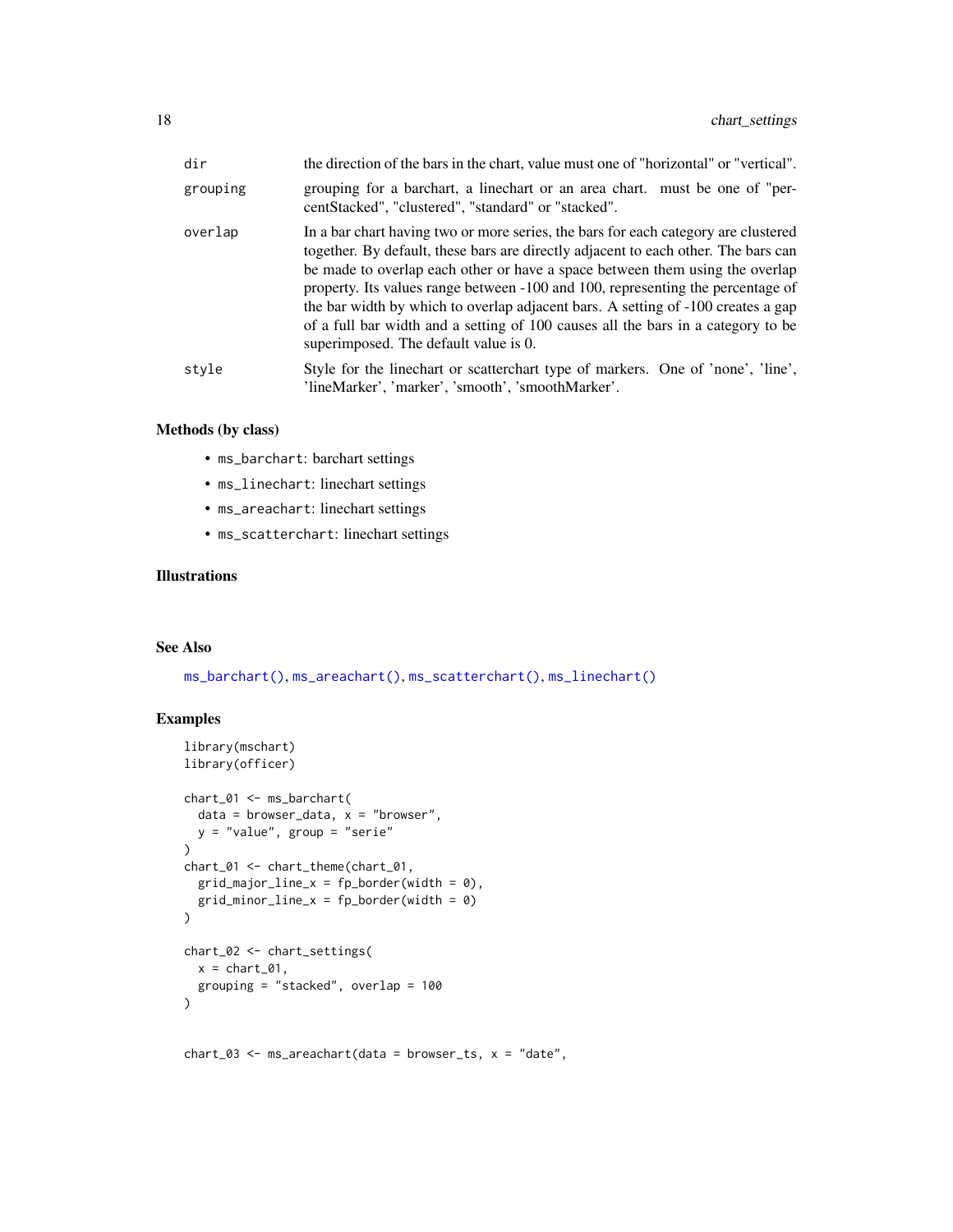<span id="page-18-0"></span>mschart 19

```
y = "freq", group = "browser")chart_03 <- chart_settings(chart_03,
 grouping = "percentStacked")
```
mschart *Chart Generation for 'Microsoft Word' and 'Microsoft PowerPoint' Documents*

#### Description

It lets R users to create Microsoft Office charts from data, and then add title, legends, and annotations to the chart object.

The graph produced is a Microsoft graph, which means that it can be edited in your Microsoft software and that the underlying data are available.

The package will not allow you to make the same charts as with ggplot2. It allows only a subset of the charts possible with 'Office Chart'. The package is often used to industrialize graphs that are then consumed and annotated by non-R users.

The following charts are the only available from all possible MS charts:

- barcharts: [ms\\_barchart\(\)](#page-20-1)
- line charts:  $ms$ \_linechart()
- scatter plots: [ms\\_scatterchart\(\)](#page-25-1)
- area charts: [ms\\_areachart\(\)](#page-19-1)

These functions are creating a 'chart' object, it can be customized;

- by using options specific to the chart (with [chart\\_settings\(\)](#page-16-1)),
- by changing the options related to the axes (with [chart\\_ax\\_x\(\)](#page-4-1) and [chart\\_ax\\_y\(\)](#page-6-1)),
- by changing the options related to the labels (with [chart\\_data\\_labels\(\)](#page-9-2)),
- by changing the colors, line widths, ... with functions
	- [chart\\_labels\\_text\(\)](#page-15-1)
	- [chart\\_data\\_fill\(\)](#page-9-1)
	- [chart\\_data\\_line\\_style\(\)](#page-10-1)
	- [chart\\_data\\_line\\_width\(\)](#page-11-1)
	- [chart\\_data\\_size\(\)](#page-12-1)
	- [chart\\_data\\_smooth\(\)](#page-13-1)
	- [chart\\_data\\_stroke\(\)](#page-13-2)
	- [chart\\_data\\_symbol\(\)](#page-14-1)
- by changing the general theme with function [chart\\_theme\(\)](#page-28-1),
- by changing the title labels with function [chart\\_labels\(\)](#page-15-2).

You can add a chart into a slide in PowerPoint with function  $ph_wuth.ms_cchart()$ . You can add a chart into a Word document with function [body\\_add\\_chart\(\)](#page-2-1).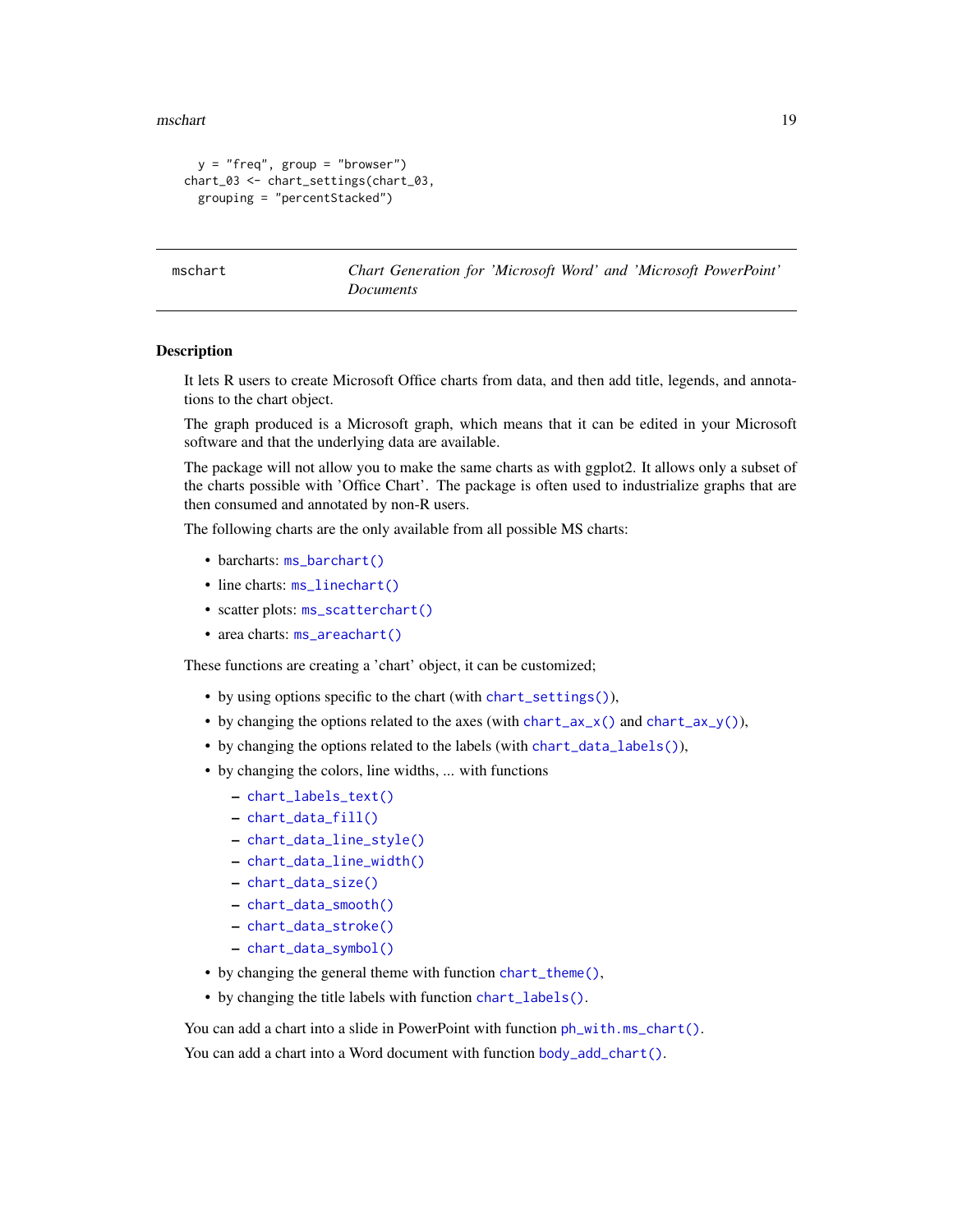#### Author(s)

Maintainer: David Gohel <david.gohel@ardata.fr> Other contributors:

- ArData [copyright holder]
- YouGov [funder]
- Rokas Klydzia (custom labels) [contributor]
- David Camposeco <david.camposeco.paulsen@gmail.com> (chart\_data\_smooth function) [contributor]
- Dan Joplin (fix scatter plot data structure) [contributor]

# See Also

<https://ardata-fr.github.io/officeverse/>

<span id="page-19-1"></span>ms\_areachart *areachart object*

# Description

Creation of an areachart object that can be inserted in a 'Microsoft' document.

Area charts can be used to plot change over time and draw attention to the total value across a trend. By showing the sum of the plotted values, an area chart also shows the relationship of parts to a whole.

#### Usage

ms\_areachart(data, x, y, group = NULL, labels = NULL)

# Arguments

| data         | a data.frame                                                                                                                                                                                                                                       |
|--------------|----------------------------------------------------------------------------------------------------------------------------------------------------------------------------------------------------------------------------------------------------|
| $\mathsf{x}$ | x colname                                                                                                                                                                                                                                          |
| y            | y colname                                                                                                                                                                                                                                          |
| group        | grouping colname used to split data into series. Optional.                                                                                                                                                                                         |
| labels       | colnames of columns to be used as labels into series. Optional. If more than a<br>name, only the first one will be used as label, but all labels (transposed if a group<br>is used) will be available in the Excel file associated with the chart. |

# See Also

[chart\\_settings\(\)](#page-16-1), [chart\\_ax\\_x\(\)](#page-4-1), [chart\\_ax\\_y\(\)](#page-6-1), [chart\\_data\\_labels\(\)](#page-9-2), [chart\\_theme\(\)](#page-28-1), [chart\\_labels\(\)](#page-15-2) Other 'Office' chart objects: [ms\\_barchart\(](#page-20-1)), [ms\\_linechart\(](#page-23-1)), [ms\\_scatterchart\(](#page-25-1))

<span id="page-19-0"></span>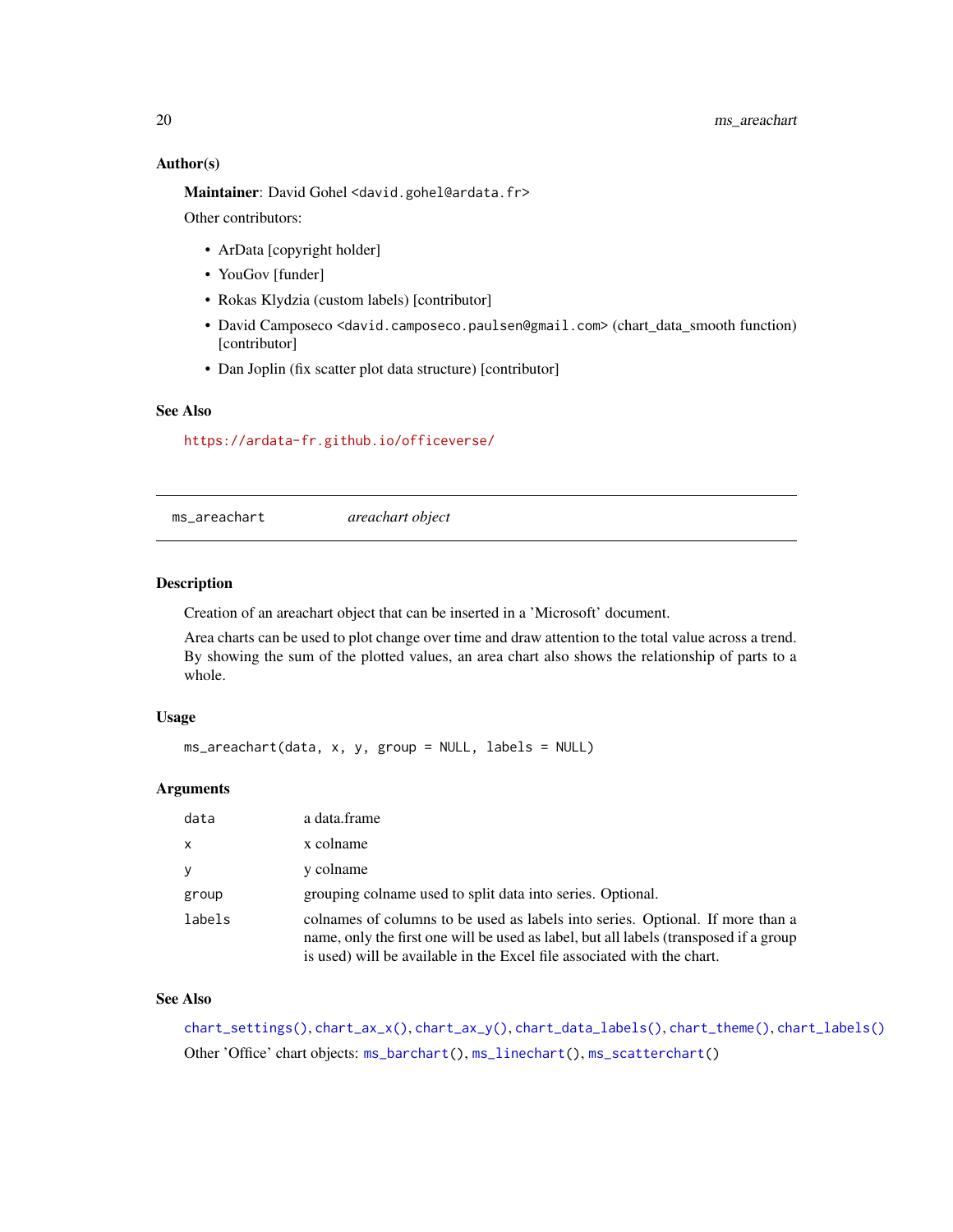# <span id="page-20-0"></span>ms\_barchart 21

#### Examples

```
library(officer)
mytheme <- mschart_theme(
  axis_title_x = fp_{text}(color = "red", font.size = 24, bold = TRUE),axis\_title_y = fp\_text(color = "green", font.size = 12, italic = TRUE),grid_major_line_y = fp_border(width = 1, color = "orange"),
  axis\_ticks_y = fp\_border(width = 1, color = "orange")# example ac_01 -------
ac_01 <- ms_areachart(data = browser_ts, x = "date",
                     y = "freq", group = "browser")
ac_01 <- chart_ax_y(ac_01, cross_between = "between", num_fmt = "General")
ac_01 <- chart_ax_x(ac_01, cross_between = "midCat", num_fmt = "m/d/yy")
ac_01 <- set_theme(ac_01, mytheme)
# example ac_02 -------
ac_02 <- chart_settings(ac_01, grouping = "percentStacked")
```
#### <span id="page-20-1"></span>ms\_barchart *barchart object*

#### Description

Creation of a barchart object that can be inserted in a 'Microsoft' document.

Bar charts illustrate comparisons among individual items. In a bar chart, the categories are typically organized along the vertical axis, and the values along the horizontal axis.

Consider using a bar chart when:

- The axis labels are long.
- The values that are shown are durations.

#### Usage

```
ms\_barchart(data, x, y, group = NULL, labels = NULL)
```

| data   | a data.frame                                                                                                                                                                                                                                       |
|--------|----------------------------------------------------------------------------------------------------------------------------------------------------------------------------------------------------------------------------------------------------|
| X      | x colname                                                                                                                                                                                                                                          |
| V      | y colname                                                                                                                                                                                                                                          |
| group  | grouping colname used to split data into series. Optional.                                                                                                                                                                                         |
| labels | colnames of columns to be used as labels into series. Optional. If more than a<br>name, only the first one will be used as label, but all labels (transposed if a group<br>is used) will be available in the Excel file associated with the chart. |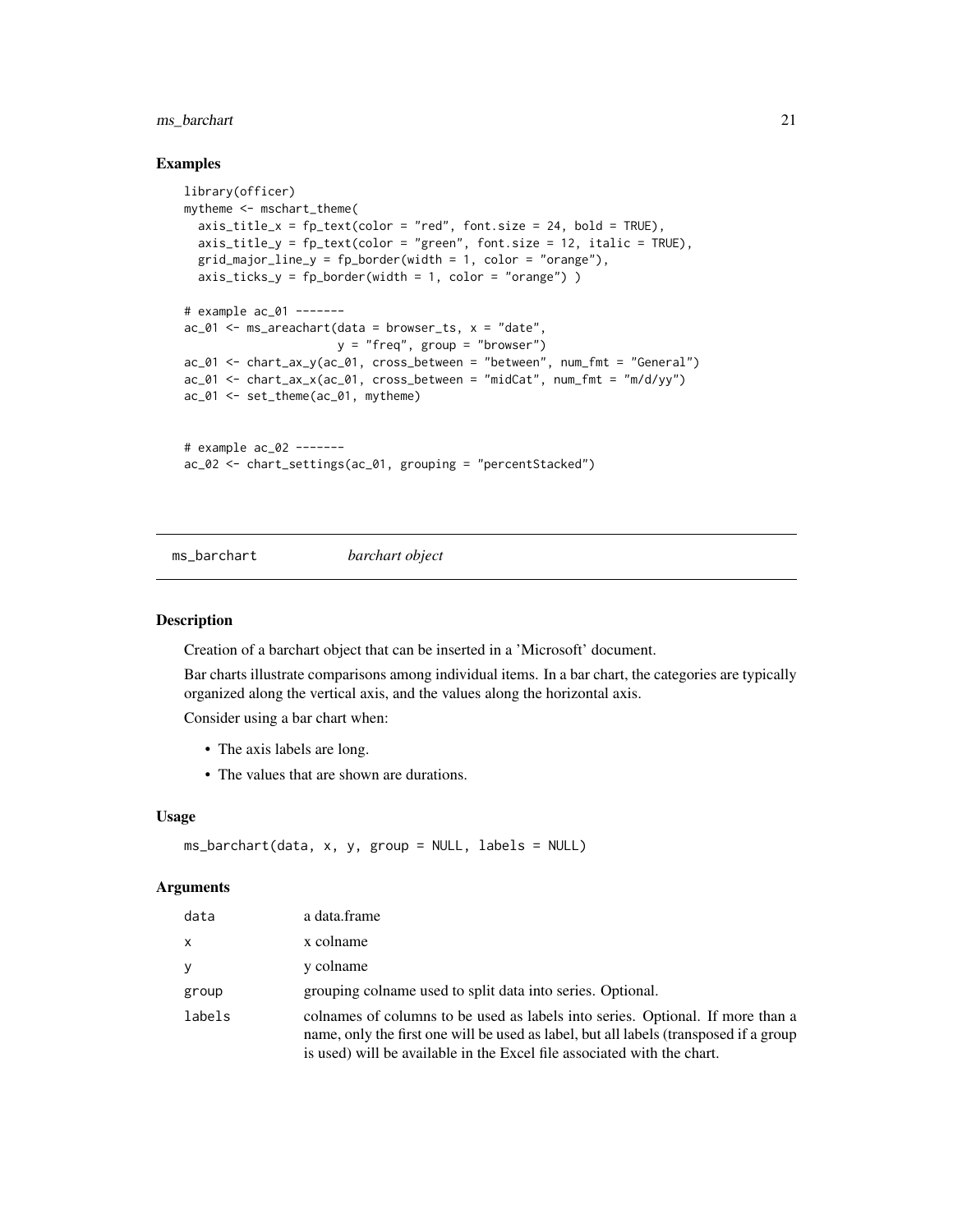#### Illustrations

#### See Also

```
chart_settings(), chart_ax_x(), chart_ax_y(), chart_data_labels(), chart_theme(), chart_labels()
Other 'Office' chart objects: ms_areachart(), ms_linechart(), ms_scatterchart()
```

```
library(officer)
library(mschart)
library(officer)
# example chart 01 -------
chart_01 <- ms_barchart(
  data = browser_data, x = "browser",y = "value", group = "serie"
)
chart_01 <- chart_settings(
 x = chart_01, dir = "vertical",
  grouping = "clustered", gap_width = 50
)
chart_01 \leftarrow chart_ax_x(x = chart_01, cross_between = "between",
 major_tick_mark = "out"
)
chart_01 <- chart_ax_y(
 x = chart_01, cross_between = "midCat",major_tick_mark = "in"
\lambda# example chart 02 -------
dat <- data.frame(
  Species = factor(c("setosa", "versicolor", "virginica"),
                   levels = c("setosa", "versicolor", "virginica")),
  mean = c(5.006, 5.936, 6.588)
\lambdachart_02 <- ms_barchart(data = dat, x = "Species", y = "mean")
chart_02 <- chart_settings(x = chart_02, dir = "horizontal")
chart_02 <- chart_theme(x = chart_02, title_x_rot = 270, title_y_rot = 0)
# example chart 03 -------
mytheme <- mschart_theme(
  axis\_title_x = fp\_text(color = "gray", font.size = 20, bold = TRUE),axis\_title_y = fp\_text(color = "gray", font.size = 20, italic = TRUE),
```
<span id="page-21-0"></span>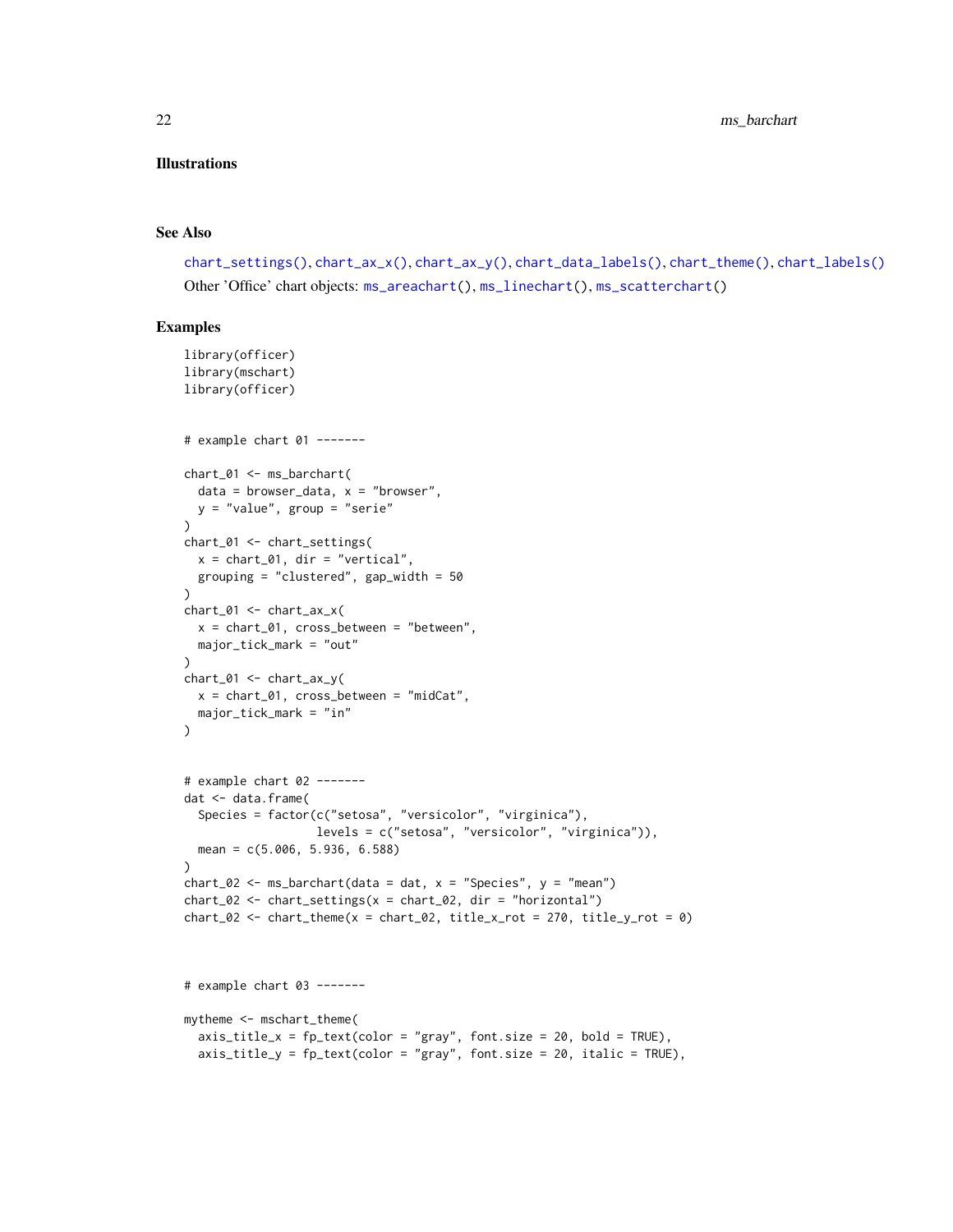```
grid\_major\_line_y = fp\_border(width = 1, color = "wheat"),axis\_ticks_y = fp\_border(width = 1, color = "gray"))
chart_03 <- ms_barchart(
 data = browser_data, x = "browser",y = "value", group = "serie"\lambdachart_03 <- chart_settings(chart_03,
  grouping = "stacked",
  gap_width = 150, overlap = 100
\lambdachart_03 <- chart_ax_x(chart_03,
  cross_between = "between",
  major_tick_mark = "out", minor_tick_mark = "none"
)
chart_03 <- chart_ax_y(chart_03,
  num_fmt = "0.00",
  minor_tick_mark = "none"
)
chart_03 <- set_theme(chart_03, mytheme)
chart_03 \leftarrow chart_labels(x = chart_03, title = "Things in percent")chart_03 <- chart_data_labels(chart_03,
  position = "ctr",
  show_val = TRUE
)
chart_03 <- chart_labels_text(chart_03, fp_text(color = "white", bold = TRUE, font.size = 9))
# example chart 04 -------
dat_groups <-
  data.frame(
    cut = c("Fair","Fair","Fair","Fair","Fair",
            "Fair","Fair","Fair","Good","Good","Good","Good","Good",
            "Good","Good","Good","Very Good","Very Good","Very Good",
            "Very Good","Very Good","Very Good","Very Good","Very Good",
            "Premium","Premium","Premium","Premium","Premium",
            "Premium","Premium","Premium","Ideal","Ideal","Ideal","Ideal",
            "Ideal","Ideal","Ideal","Ideal"),
    clarity = c("I1","SI2","SI1","VS2","VS1","VVS2",
                "VVS1","IF","I1","SI2","SI1","VS2","VS1","VVS2","VVS1",
                "IF","I1","SI2","SI1","VS2","VS1","VVS2","VVS1","IF",
                "I1","SI2","SI1","VS2","VS1","VVS2","VVS1","IF","I1",
                "SI2","SI1","VS2","VS1","VVS2","VVS1","IF"),
    carat = c(1.065,1.01,0.98,0.9,0.77,0.7,0.7,
              0.47,1.07,1,0.79,0.82,0.7,0.505,0.4,0.46,1.145,1.01,
              0.77,0.71,0.7,0.4,0.36,0.495,1.11,1.04,0.9,0.72,0.7,
              0.455,0.4,0.36,1.13,1,0.71,0.53,0.53,0.44,0.4,0.34),
    n = c(210L,466L,408L,261L,170L,69L,17L,9L,
          96L,1081L,1560L,978L,648L,286L,186L,71L,84L,2100L,
          3240L,2591L,1775L,1235L,789L,268L,205L,2949L,3575L,3357L,
          1989L,870L,616L,230L,146L,2598L,4282L,5071L,3589L,
```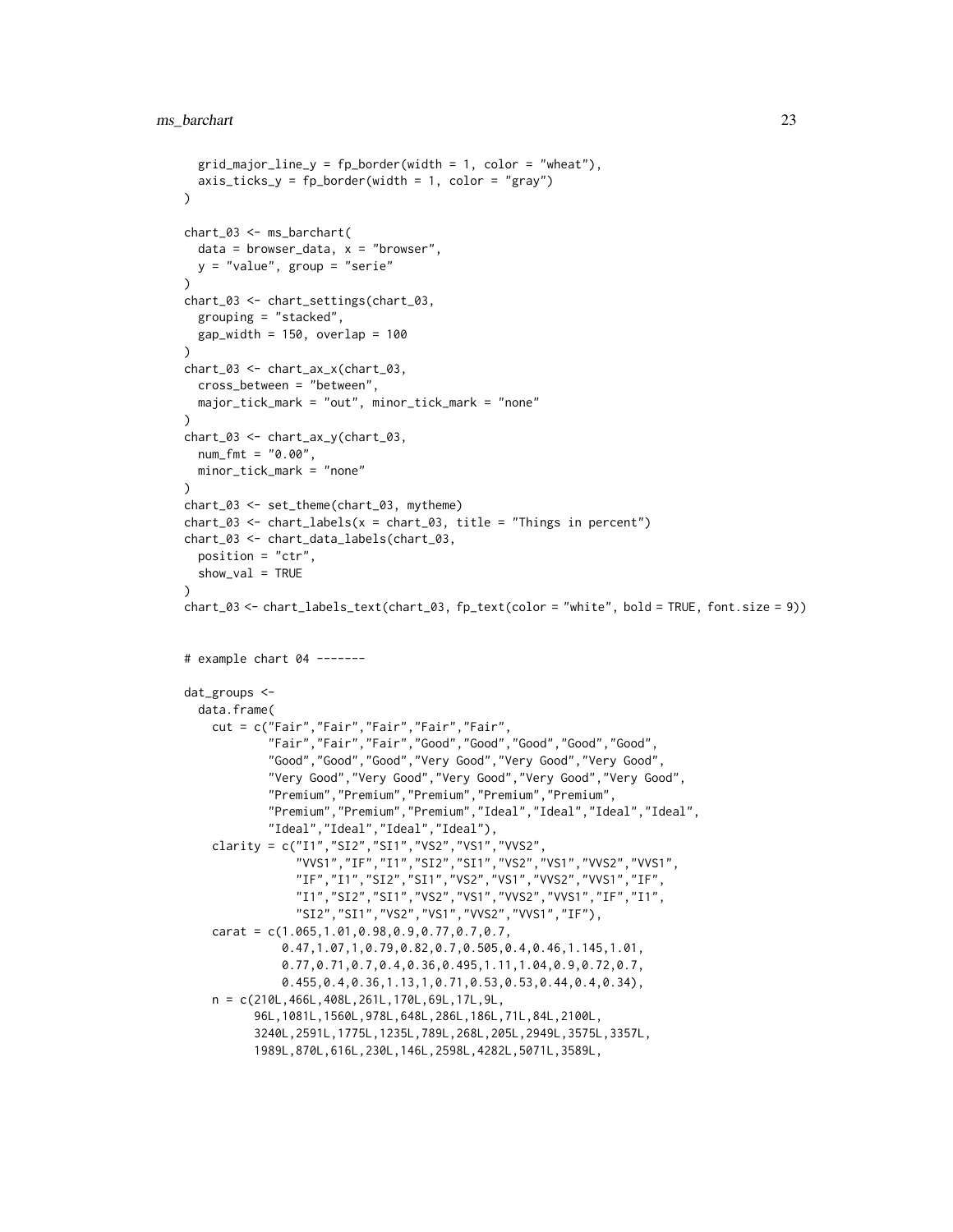```
2606L,2047L,1212L)
  )
dat_groups$label <- sprintf(
  "carat median is %.01f",
  dat_groups$carat
\lambdadat_groups
text_prop <- fp_text(font.size = 11, color = "gray")
chrt <- ms_barchart(
  data = dat\_groups, x = "cut",labels = "label", y = "n", group = "clarity"
)
chrt <- chart_settings(chrt,
  grouping = "clustered", dir = "horizontal",
  gap_width = 0
)
chrt <- chart_data_labels(chrt, position = "outEnd")
chrt <- chart_labels_text(chrt, text_prop)
chrt <- chart_theme(chrt, title_x_rot = 270, title_y_rot = 0)
# example chart 05 -------
dat_no_group <- data.frame(
  stringsAsFactors = FALSE,
  cut = c("Fair", "Good", "Very Good", "Premium", "Ideal"),
  carat = c(1, 0.82, 0.71, 0.86, 0.54),
  n = c(1610L, 4906L, 12082L, 13791L, 21551L),
  label = c("carat median is 1.0",
            "carat median is 0.8","carat median is 0.7",
            "carat median is 0.9","carat median is 0.5")
)
chrt <- ms_barchart(
  data = dat_no_group,
  x = "cut", labels = "label", y = "n"\lambdachrt <- chart_settings(chrt,
  grouping = "clustered")
chrt <- chart_data_labels(chrt, position = "outEnd")
chrt <- chart_labels_text(chrt, text_prop)
```
<span id="page-23-1"></span>ms\_linechart *linechart object*

#### Description

Creation of a linechart object that can be inserted in a 'Microsoft' document.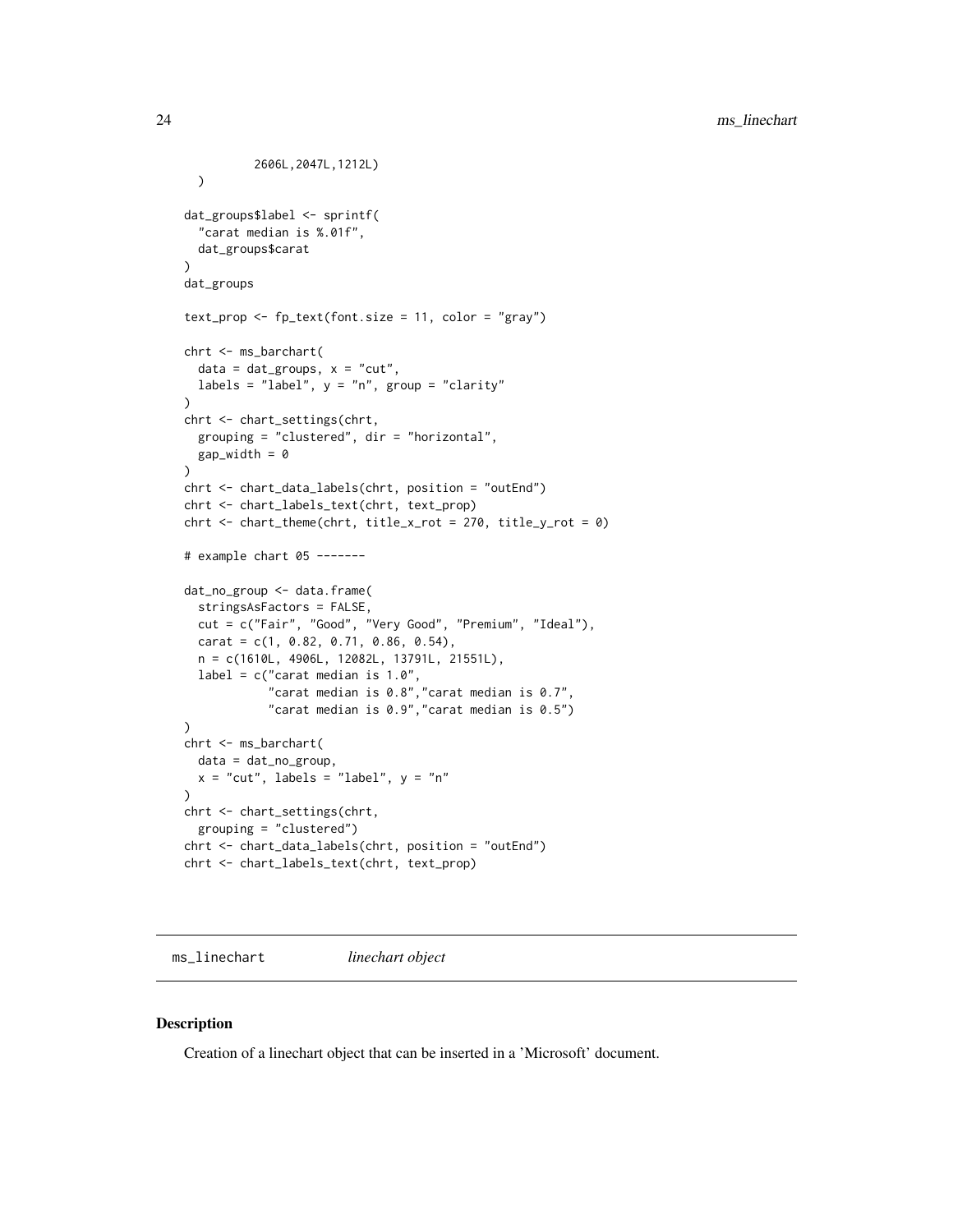# <span id="page-24-0"></span>ms\_linechart 25

In a line chart, category data is distributed evenly along the horizontal axis, and all value data is distributed evenly along the vertical axis. Line charts can show continuous data over time on an evenly scaled axis, so they're ideal for showing trends in data at equal intervals, like months and quarters.

#### Usage

```
ms_linechart(data, x, y, group = NULL, labels = NULL)
```
#### Arguments

| data   | a data.frame                                                                                                                                                                                                                                       |
|--------|----------------------------------------------------------------------------------------------------------------------------------------------------------------------------------------------------------------------------------------------------|
| x      | x colname                                                                                                                                                                                                                                          |
| y      | y colname                                                                                                                                                                                                                                          |
| group  | grouping colname used to split data into series. Optional.                                                                                                                                                                                         |
| labels | colnames of columns to be used as labels into series. Optional. If more than a<br>name, only the first one will be used as label, but all labels (transposed if a group<br>is used) will be available in the Excel file associated with the chart. |

# Illustrations

# See Also

[chart\\_settings\(\)](#page-16-1), [chart\\_ax\\_x\(\)](#page-4-1), [chart\\_ax\\_y\(\)](#page-6-1), [chart\\_data\\_labels\(\)](#page-9-2), [chart\\_theme\(\)](#page-28-1), [chart\\_labels\(\)](#page-15-2) Other 'Office' chart objects: [ms\\_areachart\(](#page-19-1)), [ms\\_barchart\(](#page-20-1)), [ms\\_scatterchart\(](#page-25-1))

```
library(officer)
# example chart_01 -------
chart_01 <- ms_linechart(
  data = us_indus_prod,
  x = "date", y = "value",group = "type")
chart_01 <- chart_ax_x(
  x = \text{chart\_01}, num\_fmt = "[$-fr-FR]mmm yyyy",
  limit_min = min(us_indus_prod$date), limit_max = as.Date("1992-01-01")
\lambdachart_01 <- chart_data_stroke(
  x = \text{chart\_01},
  values = c(adjusted = "red", unadjusted = "gray")
)
chart_01 <- chart_data_line_width(
  x = \text{chart\_01},
```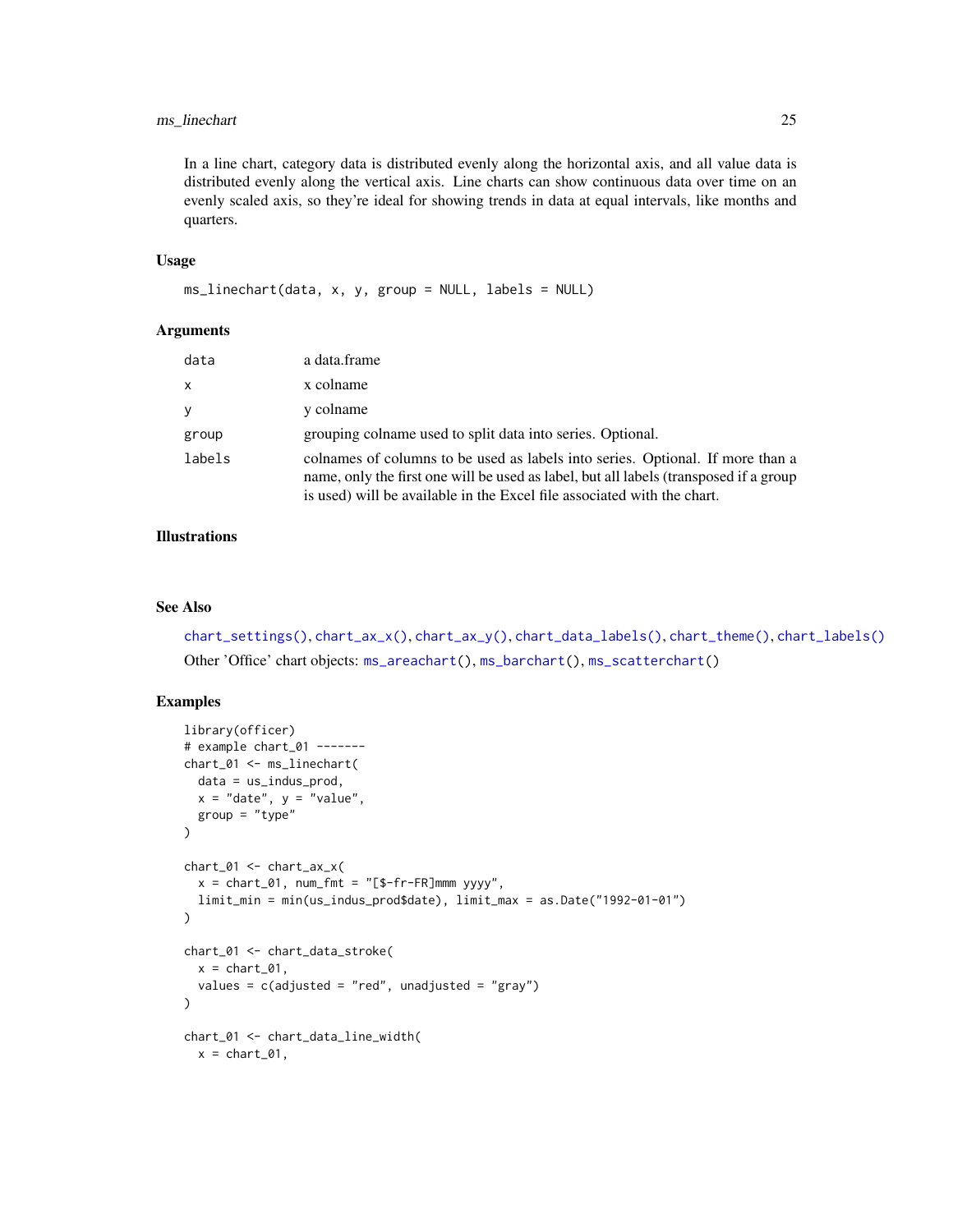```
values = c(adjusted = 2, unadjusted = 5)
)
chart_01 <- chart_theme(chart_01,
  grid\_major\_line_x = fp\_border(width = 0),
  grid\_minor\_line_x = fp\_border(width = 0)\mathcal{L}# example chart_02 -------
data <- data.frame(
  supp = factor(rep(c("0J", "VC"), each = 3), levels = c("0J", "VC")),
  dose = factor(rep(c("low", "medium", "high"), 2), levels = c("low", "medium", "high")),
  length = c(13.23, 22.7, 24.06, 7.98, 16.77, 26.14),
  label = LETTERS[1:6],stringsAsFactors = FALSE
)
chart_02 <- ms_linechart(
 data = data, x = "dose", y = "length",
  group = "supp", labels = "label"
\lambdachart_02 <- chart_ax_y(
  x = chart_02, cross_between = "between",
  limit_min = 5, limit_max = 30,
 num_fmt = "General"
)
chart_02 <- chart_data_labels(
  x = chart_02, position = "l"
)
```

```
ms_scatterchart scatterchart object
```
#### Description

Creation of a scatterchart object that can be inserted in a 'Microsoft' document.

#### Usage

```
ms\_scatterchart(data, x, y, group = NULL, labels = NULL)
```

| data   | a data.frame                                                                                                                                                                                                                                       |
|--------|----------------------------------------------------------------------------------------------------------------------------------------------------------------------------------------------------------------------------------------------------|
| X      | x colname                                                                                                                                                                                                                                          |
| y      | y colname                                                                                                                                                                                                                                          |
| group  | grouping colname used to split data into series. Optional.                                                                                                                                                                                         |
| labels | colnames of columns to be used as labels into series. Optional. If more than a<br>name, only the first one will be used as label, but all labels (transposed if a group<br>is used) will be available in the Excel file associated with the chart. |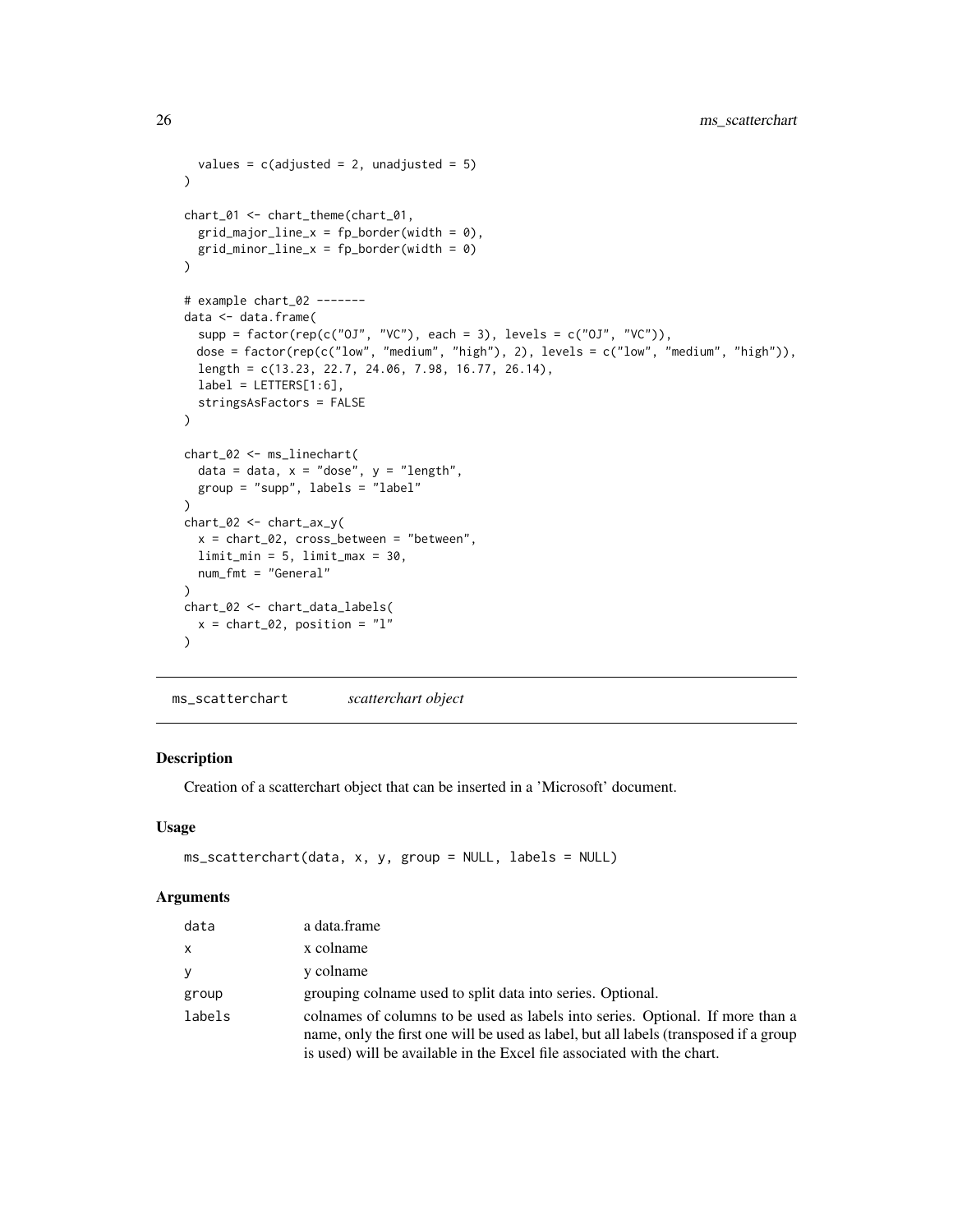<span id="page-26-0"></span>ph\_with.ms\_chart 27

# Illustrations

#### See Also

```
chart_settings(), chart_ax_x(), chart_ax_y(), chart_data_labels(), chart_theme(), chart_labels()
Other 'Office' chart objects: ms_areachart(), ms_barchart(), ms_linechart()
```
# Examples

```
library(officer)
# example chart_01 -------
chart_01 <- ms_scatterchart(data = mtcars, x = "disp",
                        y = "drat")chart_01 <- chart_settings(chart_01, scatterstyle = "marker")
```

```
# example chart_02 -------
chart_02 <- ms_scatterchart(data = iris, x = "Sepal.Length", y = "Petal.Length", group = "Species")
chart_02 <- chart_settings(chart_02, scatterstyle = "marker")
```
<span id="page-26-1"></span>ph\_with.ms\_chart *add a MS Chart output into a PowerPoint object*

# Description

produces a Microsoft Chart graphics output from R instructions and add the result in a PowerPoint document object produced by [read\\_pptx\(\)](#page-0-0).

#### Usage

```
## S3 method for class 'ms_chart'
ph_with(x, value, location, ...)
```

| $\mathsf{x}$ | a pptx device                      |
|--------------|------------------------------------|
| value        | chart object                       |
| location     | a location for a placeholder.      |
|              | Arguments to be passed to methods. |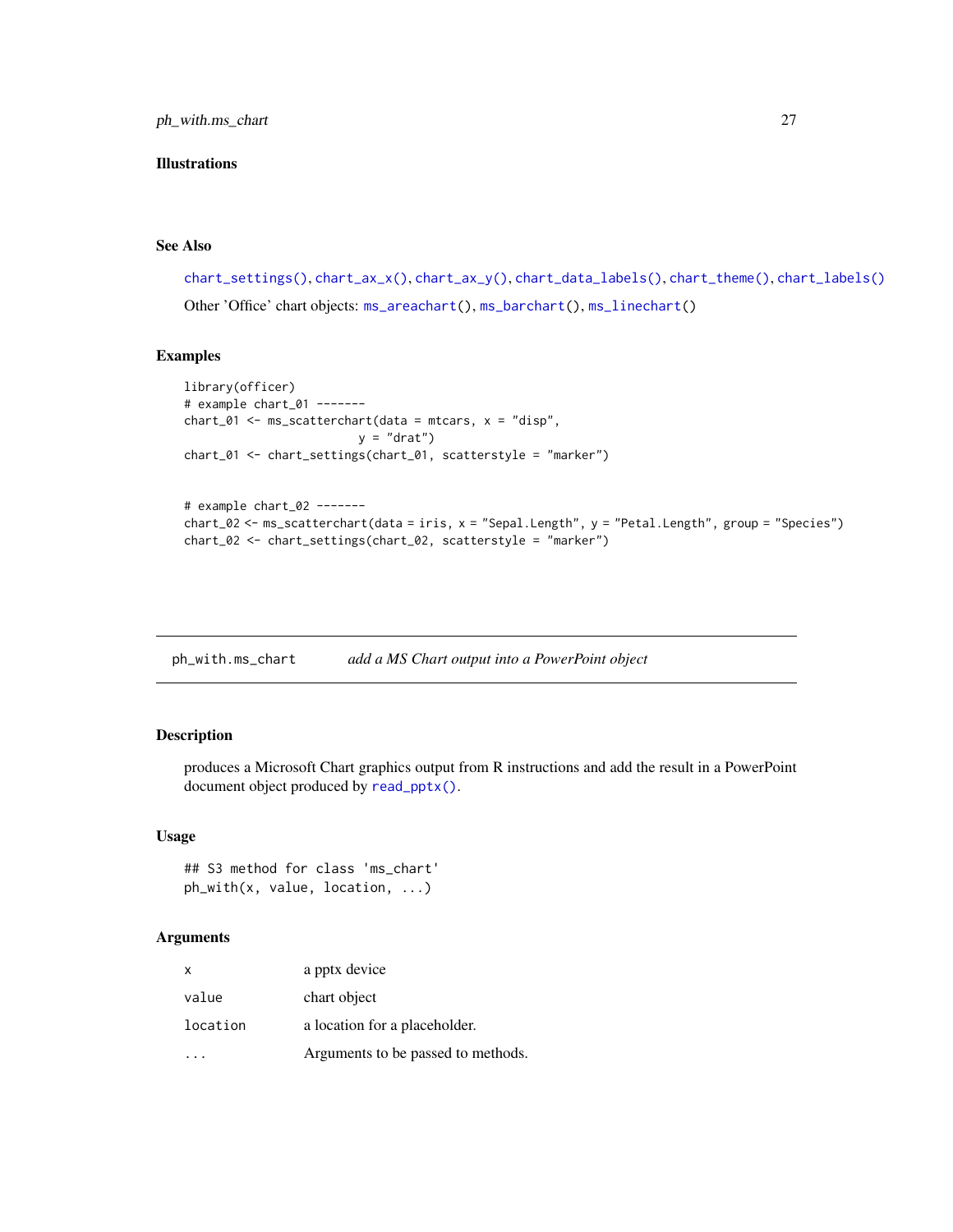#### Examples

```
my_barchart <- ms_barchart(data = browser_data,
  x = "brouser", y = "value", group = "serie")my_barchart <- chart_settings( x = my_barchart,
  dir="vertical", grouping="clustered", gap_width = 50 )
my_barchart <- chart_ax_x( x= my_barchart,
  cross_between = 'between', major_tick_mark="out")
my_barchart <- chart_ax_y( x= my_barchart,
  cross_between = "midCat", major_tick_mark="in")
library(officer)
doc <- read_pptx()
doc <- add_slide(doc, "Title and Content", "Office Theme")
doc <- ph_with(doc, my_barchart, location = ph_location_fullsize())
fileout <- tempfile(fileext = ".pptx")
print(doc, target = fileout)
```
print.ms\_chart *ms\_chart print method*

#### Description

an ms\_chart object can not be rendered in R. The default printing method will only display simple informations about the object. If argument preview is set to TRUE, a pptx file will be produced and opened with function browseURL.

#### Usage

```
## S3 method for class 'ms_chart'
print(x, preview = FALSE, ...)
```

| x       | an ms_chart object.                        |
|---------|--------------------------------------------|
| preview | preview the chart in a PowerPoint document |
|         | unused                                     |

<span id="page-27-0"></span>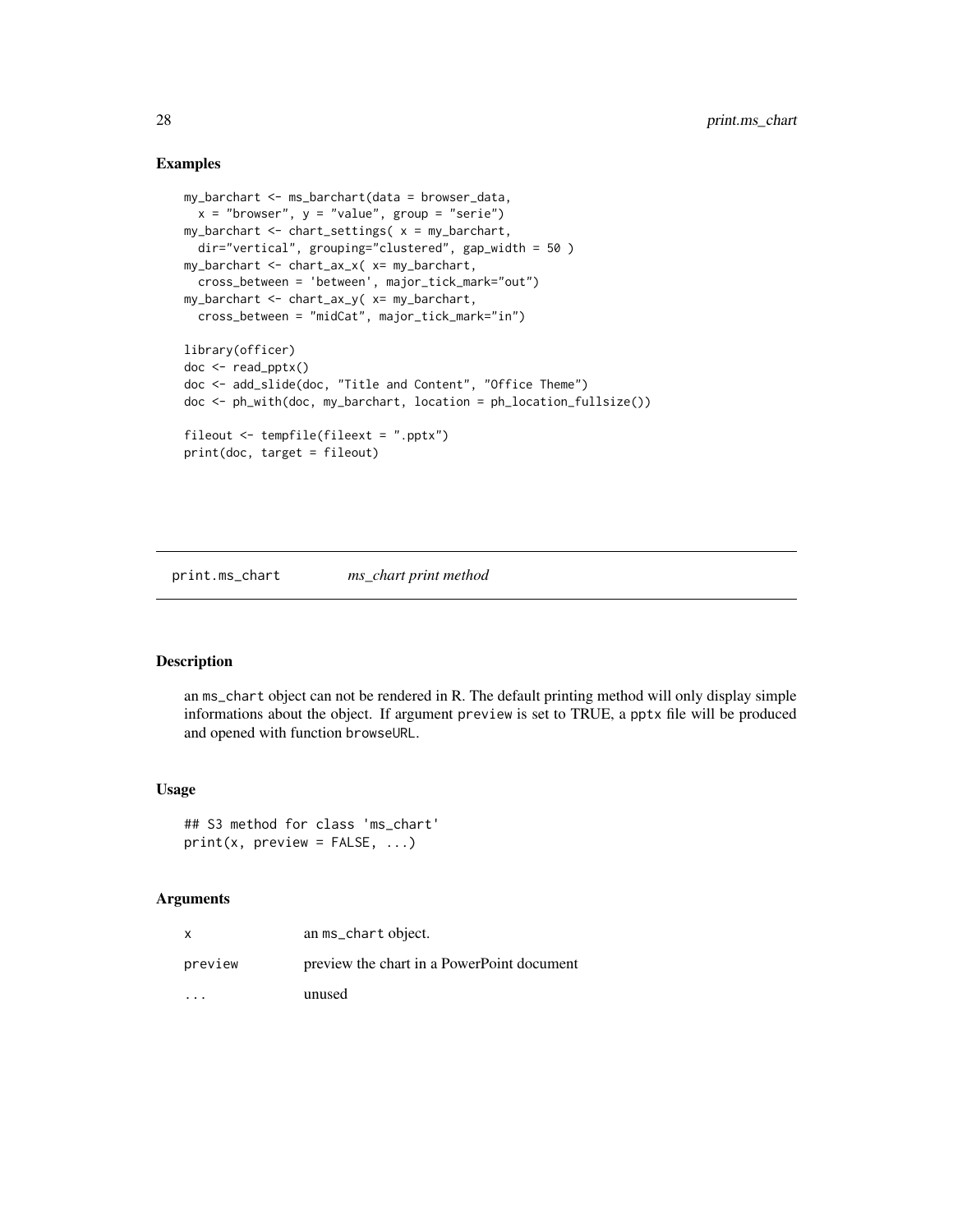<span id="page-28-0"></span>

#### <span id="page-28-1"></span>Description

Modify chart theme with function set\_theme.

Use mschart\_theme() to create a chart theme.

Use chart\_theme() to modify components of the theme of a chart.

#### Usage

```
set_theme(x, value)
mschart_theme(
  axis\_title = fp\_text(bold = TRUE, font.size = 16),
  axis_title_x = axis_title,
  axis_title_y = axis_title,
  main_title = fp_{text{(bold = TRUE, font.size = 20)},
  legend_test = fp_test(font.size = 14),
  axis\_text = fp\_text(),axis_text_x = axis_text,
  axis_text_y = axis_text,
  title_rot = 0,
  title_x_rot = 0.
  title_yrot = 270,axis\_ticks = fp\_border(color = "#9999999"),
  axis_ticks_x = axis_ticks,
  axis_ticks_y = axis_ticks,
  grid\_major\_line = fp\_border(color = "#99999999", style = "dashed"),grid_major_line_x = grid_major_line,
  grid_major_line_y = grid_major_line,
  grid\_minor\_line = fp\_border(width = 0),
  grid_minor_line_x = grid_minor_line,
  grid_minor_line_y = grid_minor_line,
  date_fmt = "yyyy/mm/dd",str_fmt = "General",
  double_fmt = "#,##0.00",
  integer_fmt = "0",legend_position = "b"
\mathcal{L}chart_theme(
  x,
  axis_title_x,
  axis_title_y,
  main_title,
```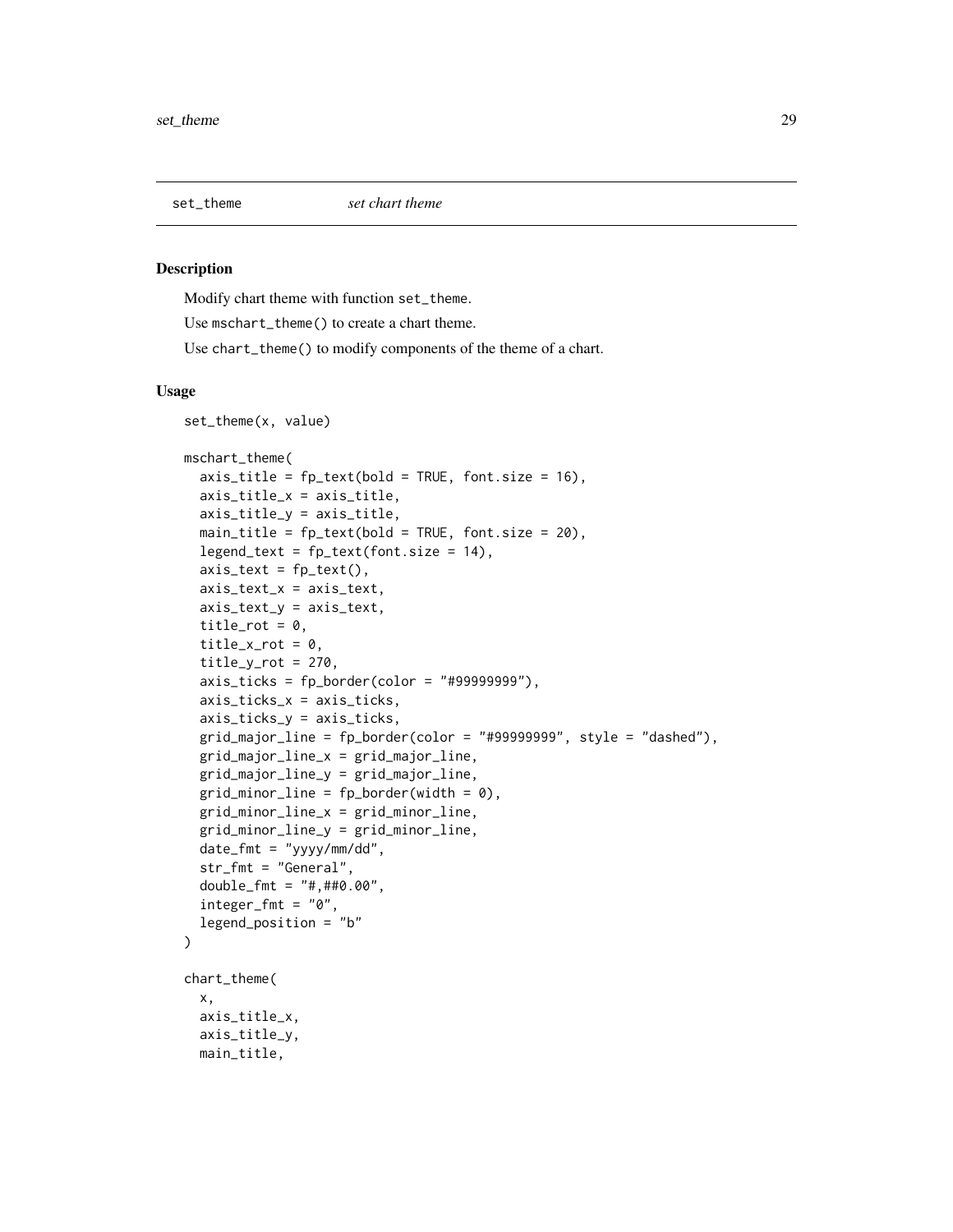<span id="page-29-0"></span>30 set\_theme

```
legend_text,
  title_rot,
  title_x_rot,
 title_y_rot,
  axis_text_x,
  axis_text_y,
 axis_ticks_x,
 axis_ticks_y,
 grid_major_line_x,
 grid_major_line_y,
 grid_minor_line_x,
 grid_minor_line_y,
 date_fmt,
  str_fmt,
  double_fmt,
  integer_fmt,
  legend_position
\mathcal{L}
```

| x               | an ms_chart object.                                                                                         |  |
|-----------------|-------------------------------------------------------------------------------------------------------------|--|
| value           | a mschart_theme() object.                                                                                   |  |
|                 | axis_title, axis_title_x, axis_title_y                                                                      |  |
|                 | axis title formatting properties (see $fp\_text()$ )                                                        |  |
| main_title      | title formatting properties (see $fp\_text()$ )                                                             |  |
| legend_text     | legend text formatting properties (see fp_text())                                                           |  |
|                 | axis_text, axis_text_x, axis_text_y                                                                         |  |
|                 | axis text formatting properties (see fp_text())                                                             |  |
|                 | title_rot, title_x_rot, title_y_rot                                                                         |  |
|                 | rotation angle                                                                                              |  |
|                 | axis_ticks, axis_ticks_x, axis_ticks_y                                                                      |  |
|                 | axis ticks formatting properties (see fp_border())                                                          |  |
|                 | grid_major_line, grid_major_line_x, grid_major_line_y                                                       |  |
|                 | major grid lines formatting properties (see fp_border())                                                    |  |
|                 | grid_minor_line, grid_minor_line_x, grid_minor_line_y                                                       |  |
|                 | minor grid lines formatting properties (see fp_border())                                                    |  |
| date_fmt        | date format                                                                                                 |  |
| str_fmt         | string or factor format                                                                                     |  |
| double_fmt      | double format                                                                                               |  |
| integer_fmt     | integer format                                                                                              |  |
| legend_position |                                                                                                             |  |
|                 | it specifies the position of the legend. It should be one of 'b', 'tr', 'l', 'r', 't', 'n'<br>(for 'none'). |  |
|                 |                                                                                                             |  |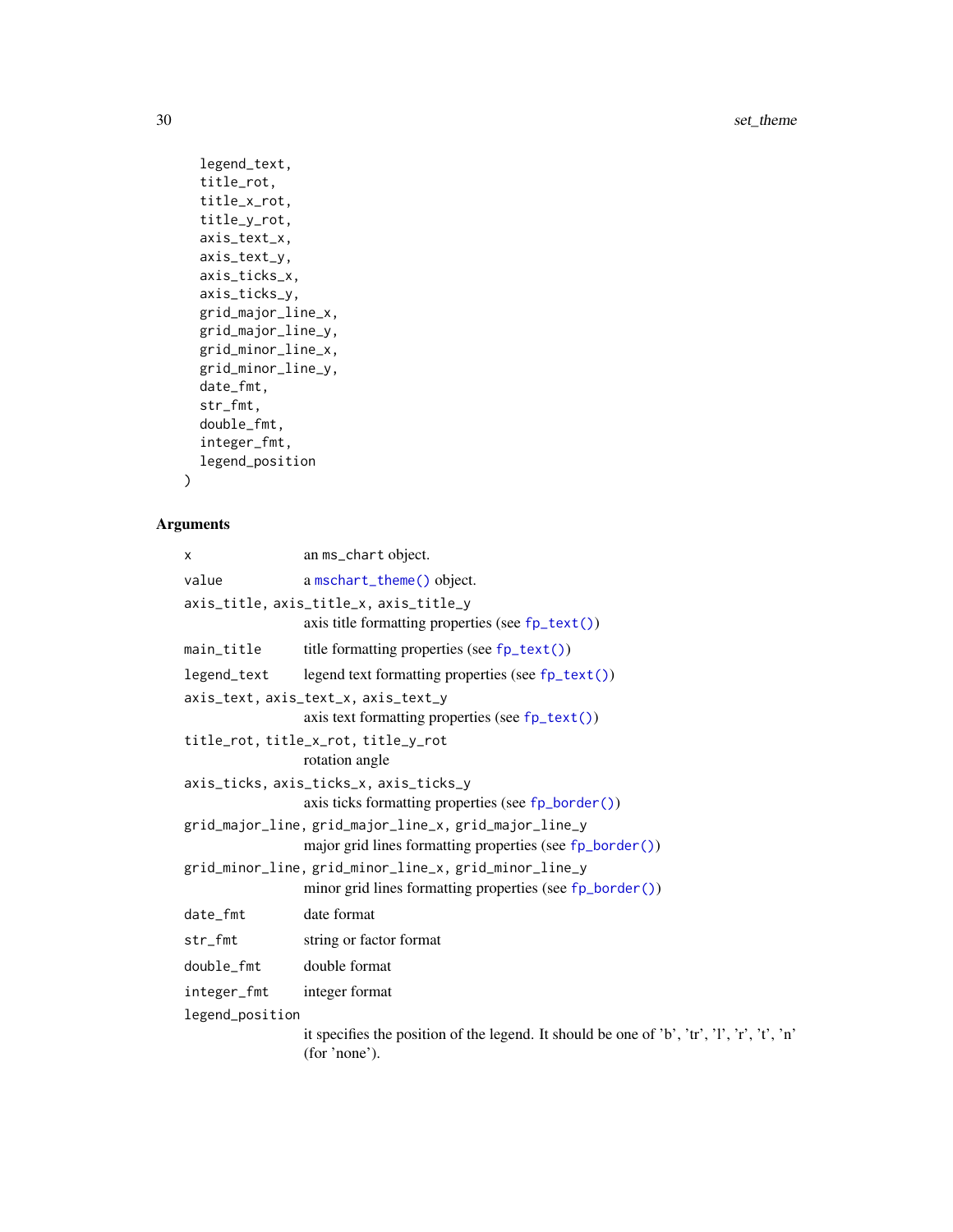# <span id="page-30-0"></span>us\_indus\_prod 31

#### See Also

[ms\\_barchart\(\)](#page-20-1), [ms\\_areachart\(\)](#page-19-1), [ms\\_scatterchart\(\)](#page-25-1), [ms\\_linechart\(\)](#page-23-1)

# Examples

```
library(officer)
mytheme <- mschart_theme(
  axis\_title = fp\_text(color = "red", font.size = 24, bold = TRUE),grid\_major\_line_y = fp\_border(width = 1, color = "orange"),axis\_ticks_y = fp\_border(width = .4, color = "gray"))
```

```
my_bc <- ms_barchart(
  data = browser_data, x = "browser",y = "value", group = "serie"
\lambdamy_bc <- chart_settings(my_bc,
  dir = "horizontal", grouping = "stacked",
 gap_width = 150, overlap = 100
\lambdamy_bc <- set_theme(my_bc, mytheme)
```

```
my_bc_2 <- ms_barchart(
 data = browser_data, x = "browser",y = "value", group = "serie"
)
my_bc_2 <- chart_theme(my_bc_2,
  grid_major_line_y = fp_border(width = .5, color = "cyan")
)
```
us\_indus\_prod *Index of US Industrial Production*

#### Description

Index of US industrial production  $(1985 = 100)$ .

### Usage

data(us\_indus\_prod)

#### Format

A data frame with 256 rows and 3 variables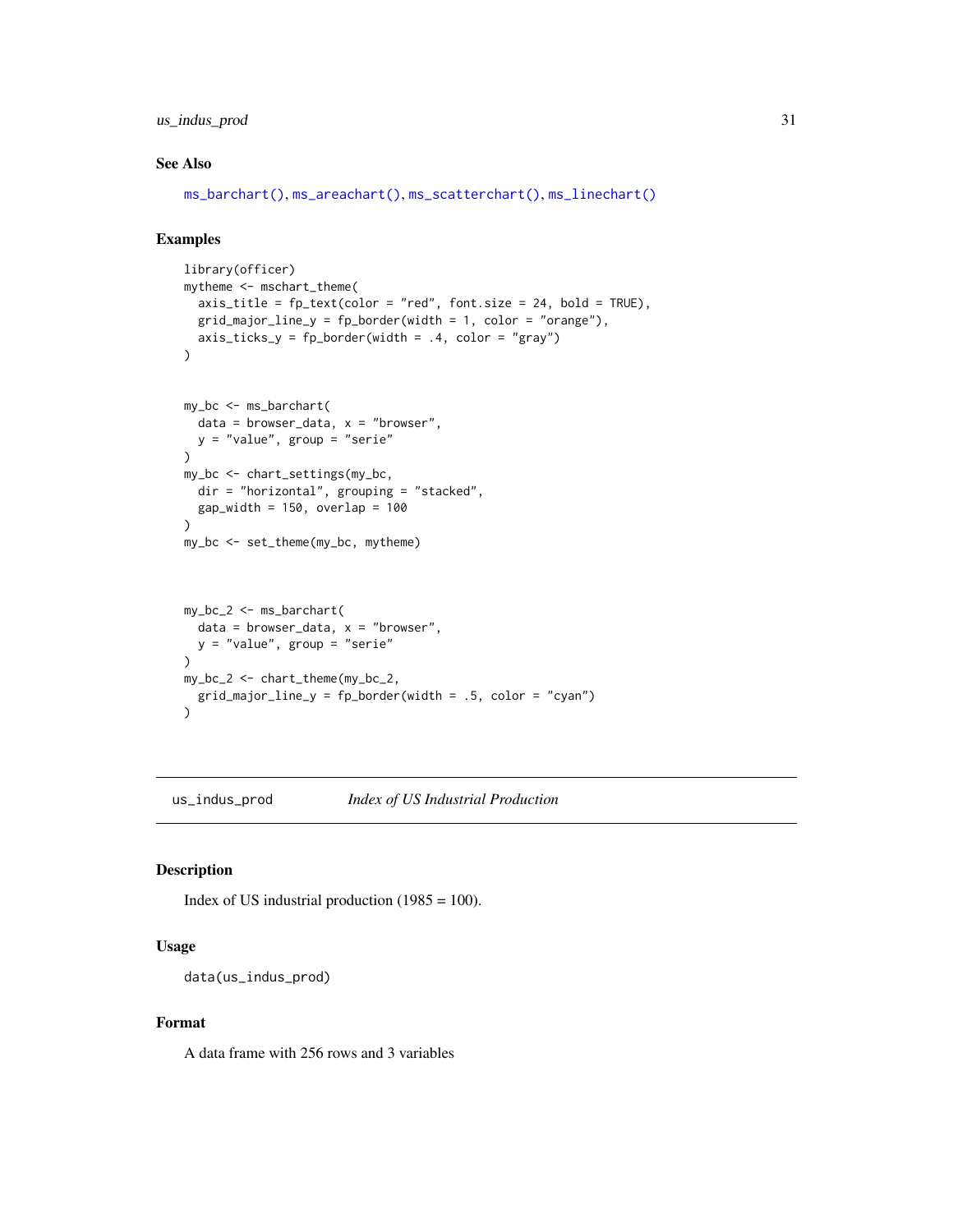# Details

This is a transformation into simple data.frame of data USProdIndex in package 'AER'.